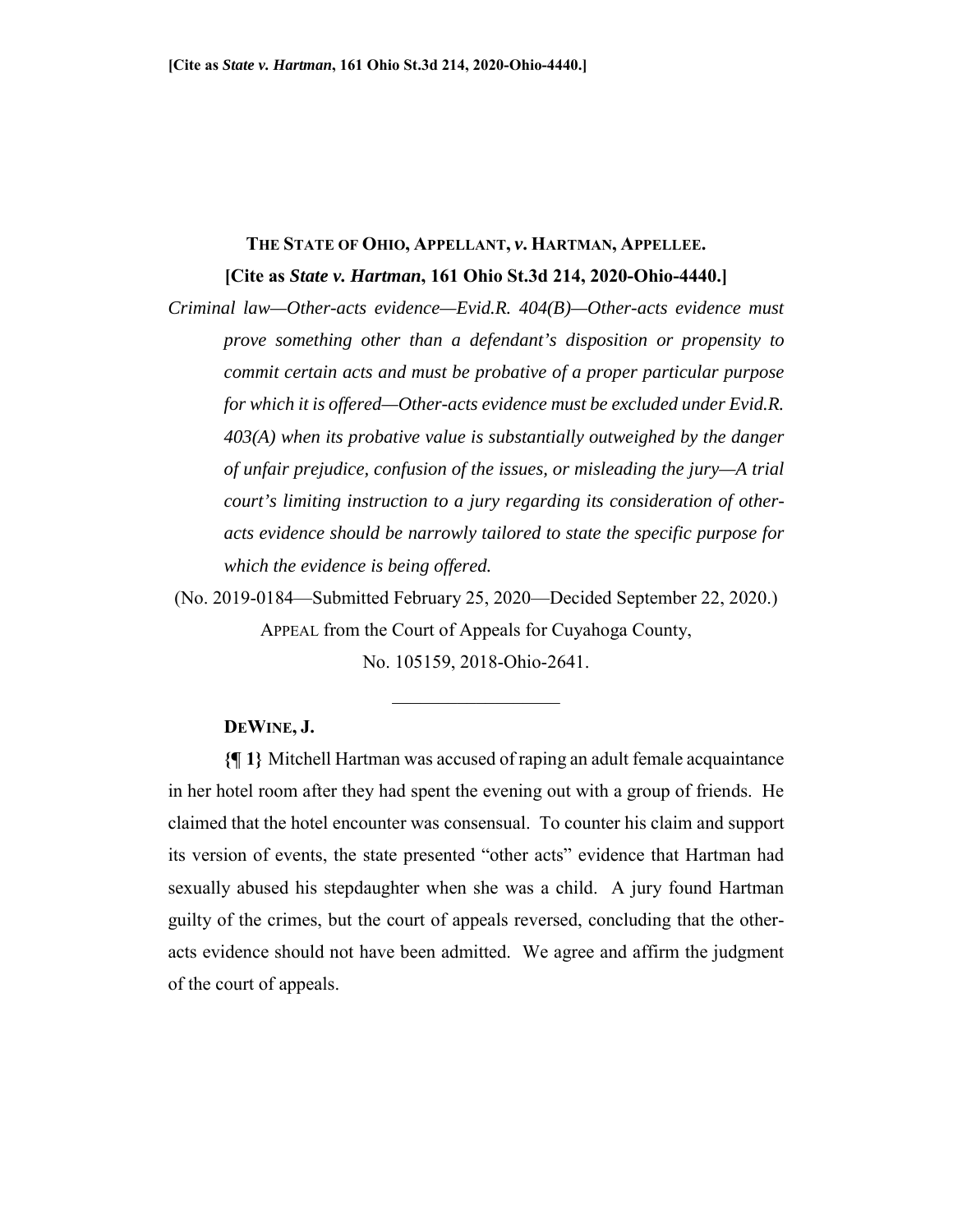# **I. Hartman Is Charged with and Convicted of Raping E.W. in 2015** *A. The 2015 Incident*

**{¶ 2}** Hartman was put on trial for the rape of E.W. based on an incident that happened in October 2015. E.W. had taken a weekend trip to Ohio with her boyfriend Chris and another couple, Stephanie and Jeremy. On the last night of their trip, Hartman, a friend of Jeremy's, joined the group in their hotel room for drinks, and then they all went out to a bar together in downtown Cleveland.

**{¶ 3}** According to E.W., Hartman started flirting with her and Stephanie at the bar. She described him as "touchy-feely" and coming on too strong. Though E.W. had consumed five drinks and was feeling "a little bit of a buzz," she said that she did not feel intoxicated. Because Hartman's behavior made her uncomfortable and because they had an early flight the next morning, she decided to leave the bar and return to the hotel room. Chris walked E.W. back to the room and then left to rejoin the others. E.W. climbed into bed and fell asleep.

**{¶ 4}** Later, Hartman returned to the hotel, purportedly to retrieve a bookbag that he had left in the room. (Jeremy confirmed that Hartman had a bookbag with him when he had first come to the hotel room for drinks.) Because Hartman's name was not on the reservation, the employee at the hotel desk spoke to Stephanie by telephone and obtained her permission to give him a room key.

**{¶ 5}** E.W. testified that she did not hear Hartman enter her room and was awakened by him putting his penis in her mouth. E.W. said that at first, she began to reciprocate the act, believing that the person standing next to the bed was her boyfriend Chris. When she opened her eyes and realized it was Hartman, she screamed, and he said, "What, you're not going to finish?" She told him to get out, and he left.

**{¶ 6}** Immediately after Hartman left the room, E.W. called Chris, who returned to the hotel with Stephanie. A heated argument took place in the hotel room. Ultimately, the disturbance brought hotel security to the room in response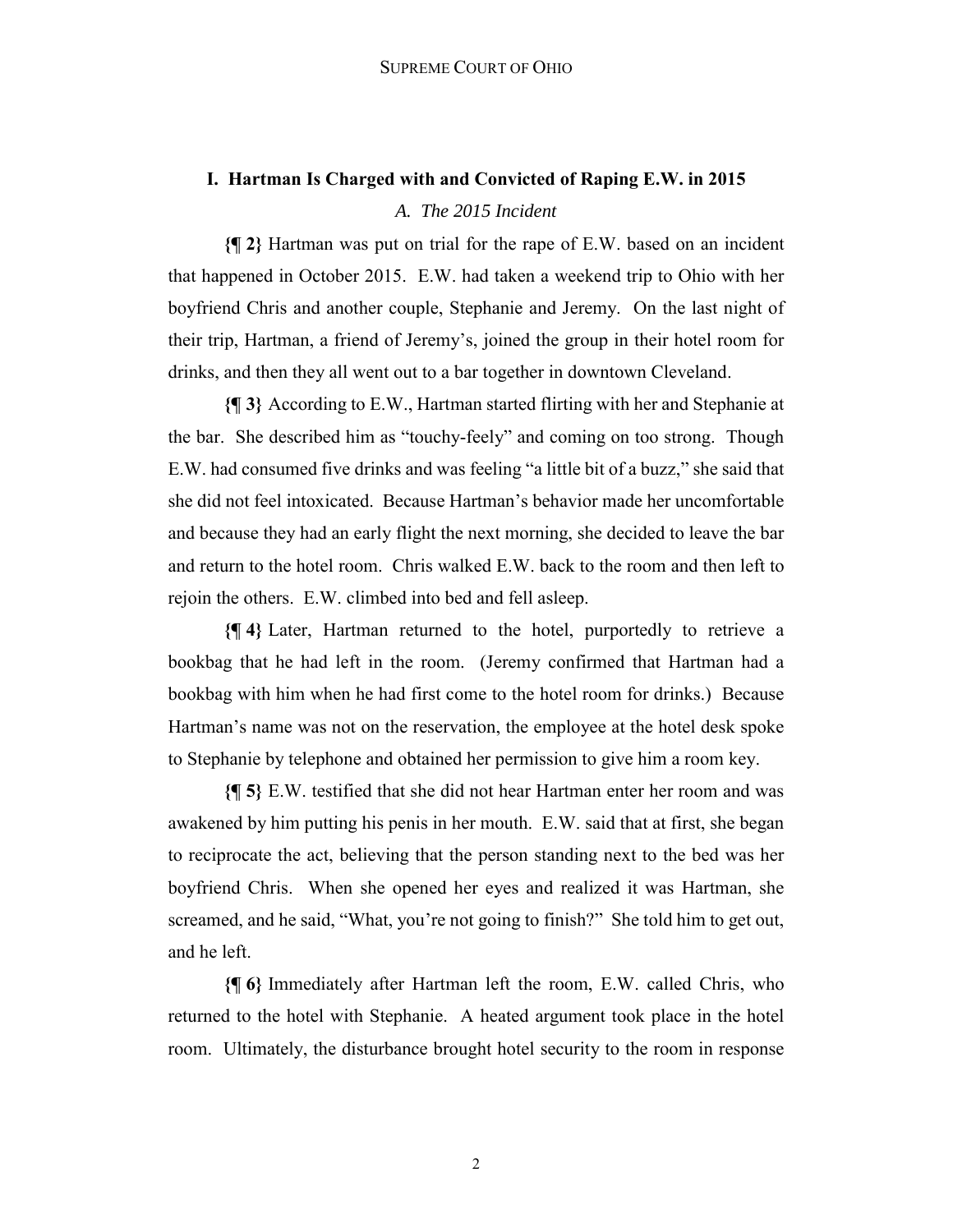to a complaint from another guest. After hotel security arrived, E.W. reported the alleged rape to police.

**{¶ 7}** When he became aware of the situation, Jeremy sent Hartman a text message confronting him about what had happened between Hartman and E.W. Hartman responded with a voicemail saying that he had simply grabbed his bag and left the room.

**{¶ 8}** The defense's theory was that the encounter between Hartman and E.W. had been consensual and that E.W. had made up the rape allegation only after her boyfriend learned that she had cheated on him. In furtherance of this theory, the defense sought to highlight certain inconsistencies in E.W.'s testimony.

**{¶ 9}** The defense first tried to undercut E.W.'s account of her interactions with Hartman earlier in the evening. The defense cross-examined E.W. about the video footage captured by the bar's surveillance camera, attempting to establish that it did not show any inappropriate behavior by Hartman. In addition, on crossexamination, the defense elicited testimony from Jeremy that Hartman had told him that Hartman and E.W. had kissed while at the bar.

**{¶ 10}** The defense also focused on discrepancies in E.W.'s account of the assault itself. At first, she said she was sleeping with her mouth open and woke up to the penis in her mouth, but she later explained that she had thought it was her boyfriend Chris, so she opened her mouth and began to reciprocate. On direct examination, E.W. testified that she had not heard Hartman enter the room. On cross-examination, though, she conceded that she had initially told police that she had been awakened by someone entering the room and she had thought it was Chris.

**{¶ 11}** There was also some dispute about what happened next. E.W. initially testified that police interviewed her about the incident before she was able to see Chris. But during cross-examination, she conceded that Chris and Stephanie had come up to the hotel room before the police were called. The defense theorized that the argument that took place in the hotel room was the result of Chris believing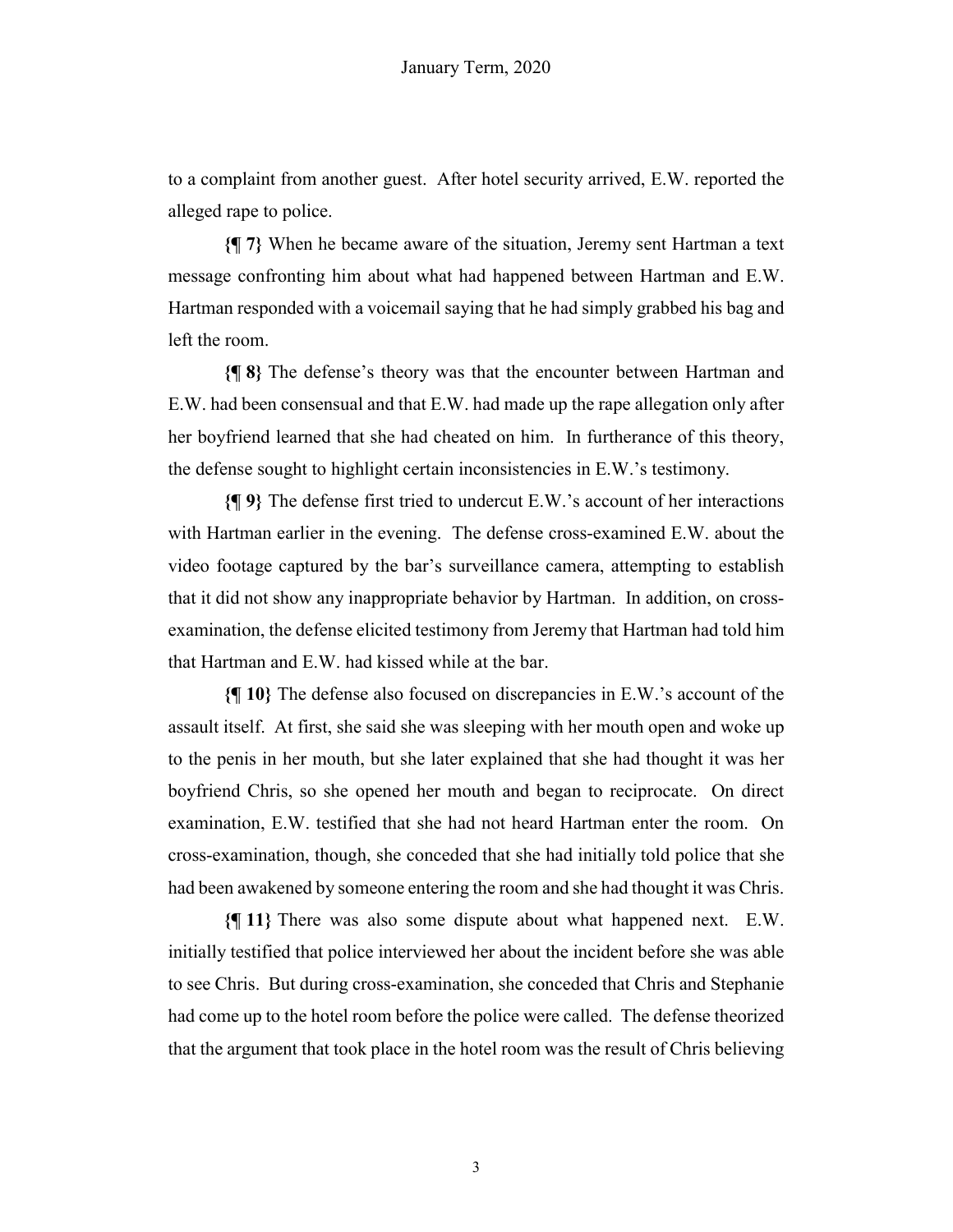that E.W. had been unfaithful. But Chris said that he had been upset with himself for leaving E.W. alone in the hotel room and denied that he had thought that E.W. had cheated on him. E.W. said that she had been worried that Chris would not believe her and thought he was angry at her.

#### *B. The Other-Acts Evidence*

**{¶ 12}** The state's final witness was B.T., who had been victimized by Hartman—her former stepfather—as a child. (Hartman's conduct with B.T. had resulted in a plea agreement in which Hartman pleaded guilty to abduction and attempted felonious assault.) Prior to the start of trial, defense counsel sought to have B.T.'s testimony excluded as improper character evidence. He argued that the allegations involving B.T. were too distinct from those involved in the current case to have any probative value. The state countered that both assaults had occurred while the victims were sleeping and that this amounted to a "behavioral fingerprint" identifying Hartman as the perpetrator. The prosecutor also asserted that the evidence was probative of Hartman's "motive, intent, plan or scheme and absence of mistake." The crux of the state's argument was that the fact that Hartman had molested his stepdaughter while she was sleeping provided evidence that Hartman's motive for returning to the hotel room was to assault E.W. Alternatively, the state contended that the evidence rebutted any "mistaken impression that this was consensual sexual activity."

**{¶ 13}** The trial court issued a preliminary ruling allowing the state to present the evidence. The court concluded that because both allegations involved "vulnerable, asleep victims," B.T.'s testimony was probative to show absence of mistake, Hartman's plan or scheme, and that he acted with criminal intent in this instance. The court considered the prejudicial effect of the evidence but determined that its impact could be reduced by limiting both the scope of B.T.'s testimony and the purposes for which the jury could consider the evidence.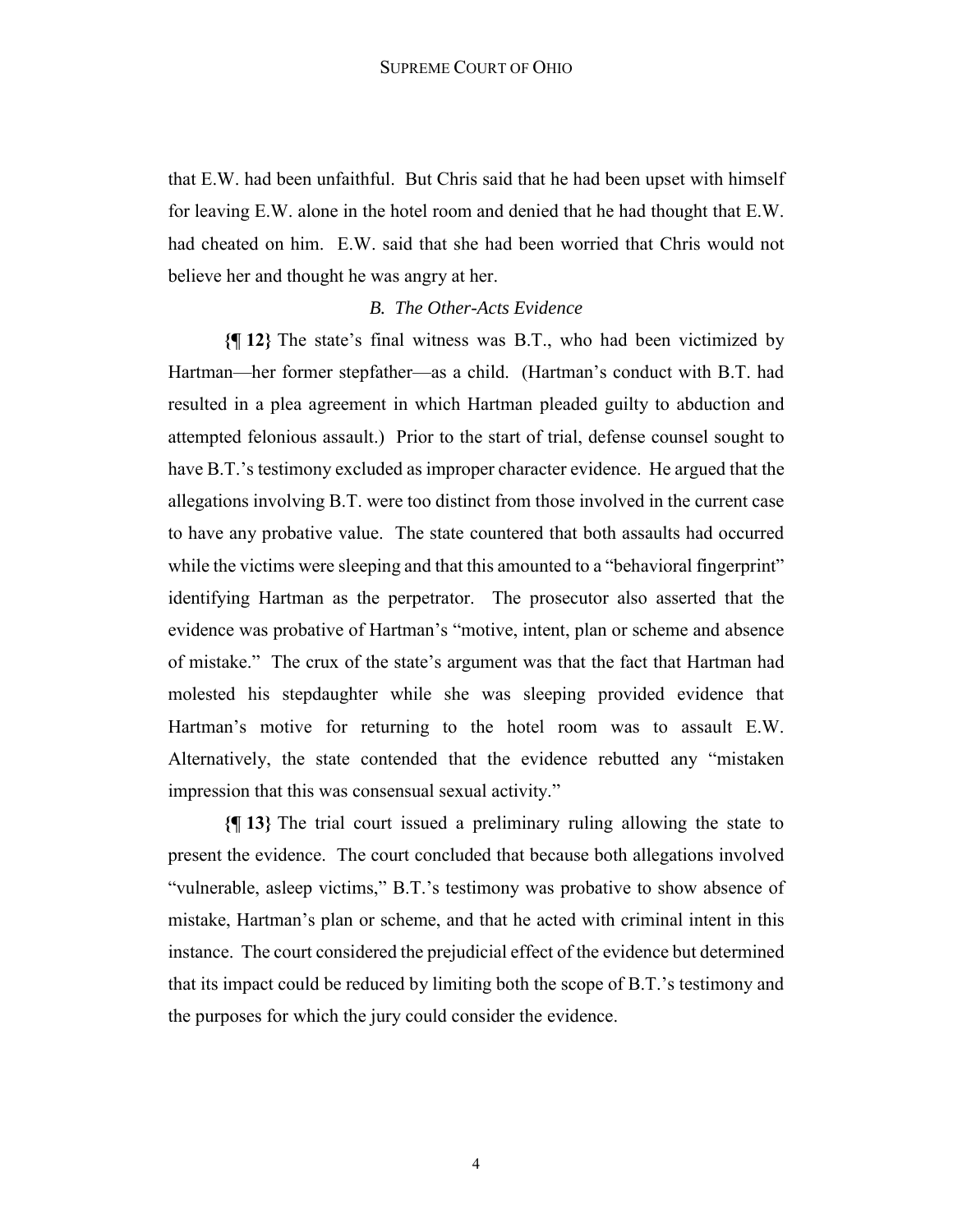**{¶ 14}** Defense counsel renewed his objection to B.T.'s testimony prior to her taking the stand. He again asserted that the purpose of the evidence was to create an impermissible character inference that Hartman has a propensity to assault sleeping females. This time, the court concluded that the evidence was probative of virtually every one of the permissible purposes listed in Evid.R. 404(B); the court cited the relevance of the evidence to "the defendant's motive, opportunity, intent, absence of mistake, purpose, preparation, plan to commit the offense, [and] knowledge of the circumstances surrounding the offense." Before B.T. testified, the court explained to the jury that her testimony could not be considered as evidence of Hartman's character or that he acted in conformity with that character, and the court further instructed:

If you find that this evidence of other acts is true, and that the defendant committed them, you may consider that evidence only for the purpose of deciding whether it proves these limited things: A, the absence of mistake or accident; or B, the defendant's motive, opportunity, intent; or C, purpose, preparation or plan to commit the offense charged in this trial, or knowledge of circumstances surrounding the offense charged in this trial; or D, the identity of the person who committed the offense in this trial. That evidence cannot be considered for any other purpose.

**{¶ 15}** B.T. then took the stand. She explained that Hartman is her mother's ex-husband. Roughly four years earlier, when she was 12, Hartman began coming into her bedroom at night while she was sleeping. On one occasion, he started touching her chest and woke her up. Another time, he entered the room and began touching her vagina. And in one instance, he pulled his pants down and forced her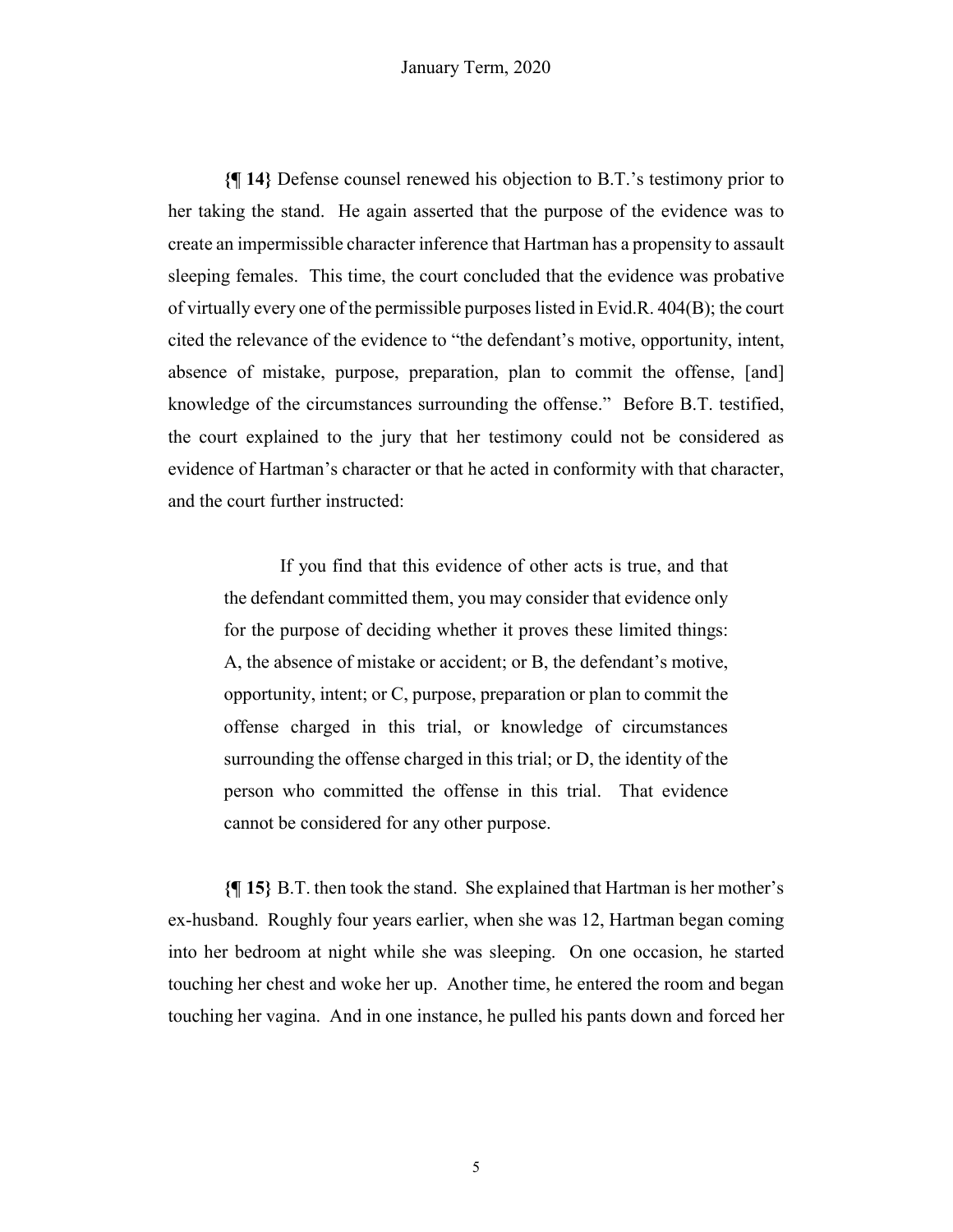to touch his penis with her hand. When this happened, she asked him, "[W]hat are you doing?" He responded, "[W]hat are you doing?" And then he left.

# *C. Conviction and Reversal on Appeal*

**{¶ 16}** Following B.T.'s testimony, the state rested its case and the trial court again instructed the jury that her testimony was offered for a limited purpose. Hartman did not testify or present any witnesses. The trial court then gave the jury its final instructions—providing for a third time the same instruction it had previously given about the other-acts evidence. Four counts were presented to the jury: rape by force in violation of R.C. 2907.02(A)(2), with a sexually-violentpredator specification; rape of a substantially impaired person in violation of R.C.  $2907.02(A)(1)(c)$ , with a sexually-violent-predator specification; one count of burglary pursuant to R.C. 2911.12(A)(1); and one count of kidnapping under R.C.  $2905.01(A)(4)$ , with a sexual-motivation specification. The jury returned guilty verdicts on the two rape counts and not-guilty verdicts on the burglary and kidnapping counts. After hearing additional testimony, the jury also found Hartman to be a sexually violent predator.

**{¶ 17}** The Eighth District Court of Appeals reversed the convictions, concluding that the evidence of Hartman's abuse of B.T. in 2012 constituted improper other-acts evidence and was inadmissible under Evid.R. 404(B). The court of appeals acknowledged that "there are several uses for other acts evidence" but went on to say that such evidence "is typically applied to questions of identity." 2018-Ohio-2641, ¶ 39. The court characterized the state's primary justification for the use of the other-acts evidence as being to establish Hartman's identity through evidence of his modus operandi. *Id.* The problem with this purported justification, the court of appeals held, was that Hartman's identity as the alleged perpetrator was not in dispute. The court also rejected the state's contention that the evidence established motive, reasoning that the motive in a sexual-assault case is selfevident. Consequently, the court determined that the other-acts evidence was not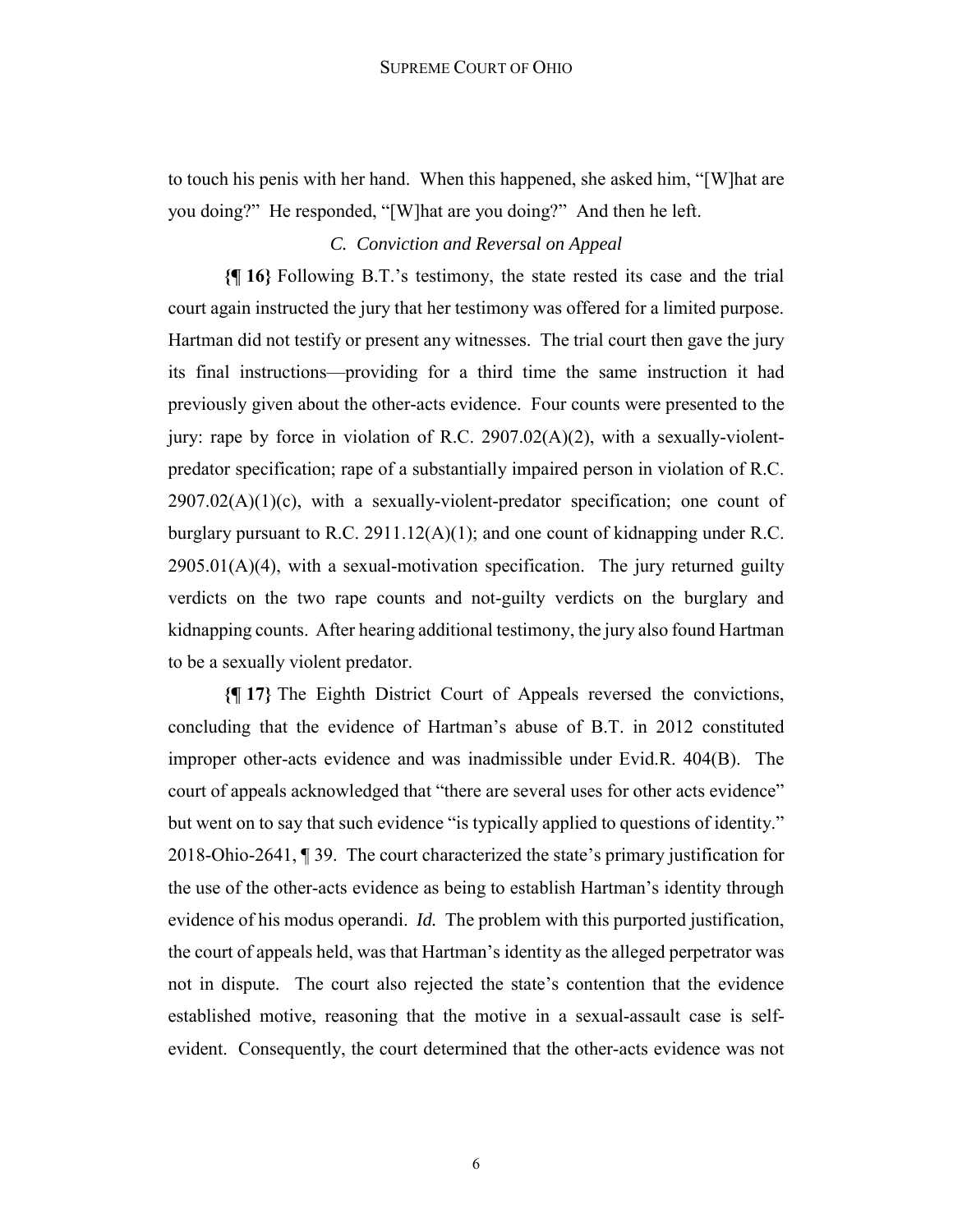relevant to the purposes for which the state had sought to admit it and held that it had been improperly admitted. The court of appeals also concluded that the trial court had improperly given a flight instruction to the jury and decided that the cumulative effect of the errors was prejudicial to Hartman. The court therefore reversed his convictions and remanded the case for a new trial.

**{¶ 18}** We accepted the state's appeal on the following proposition of law: "In sexual assault cases, other acts evidence offered to prove the intent of the offender or the offender's plan is admissible pursuant to Evid.R. 404(B), even when the identity of the offender is not at issue." *See* 155 Ohio St.3d 1437, 2019-Ohio-1536, 121 N.E.3d 409. We agree that other-acts evidence can be admitted for purposes other than identity, so we acknowledge that the proposition is a correct statement of law. But because the other-acts evidence in this case was not relevant to any proper purpose, we affirm the judgment of the court of appeals that the otheracts evidence was improperly admitted at Hartman's trial.

**{¶ 19}** We also use this case—as well as *State v. Smith*, \_\_ Ohio St.3d \_\_, 2020-Ohio-4441, N.E.3d, another case decided today—to help clear up some of the confusion that exists regarding the use of other-acts evidence. Thus, we endeavor to provide trial courts with a road map for analyzing the admission of other-acts evidence and guidance as to appropriate instructions for the jury when such evidence is admitted.

#### **II. The Admission of Other-Acts Evidence, Generally**

**{¶ 20}** "A hallmark of the American criminal justice system is the principle that proof that the accused committed a crime other than the one for which he is on trial is not admissible when its sole purpose is to show the accused's propensity or inclination to commit crime." *State v. Curry*, 43 Ohio St.2d 66, 68, 330 N.E.2d 720 (1975), citing 1 *Underhill's Criminal Evidence*, Section 205, at 595 (6th Ed.1973). That philosophy is premised on our understanding of human nature: the typical juror is prone to "much more readily believe that a person is guilty of the crime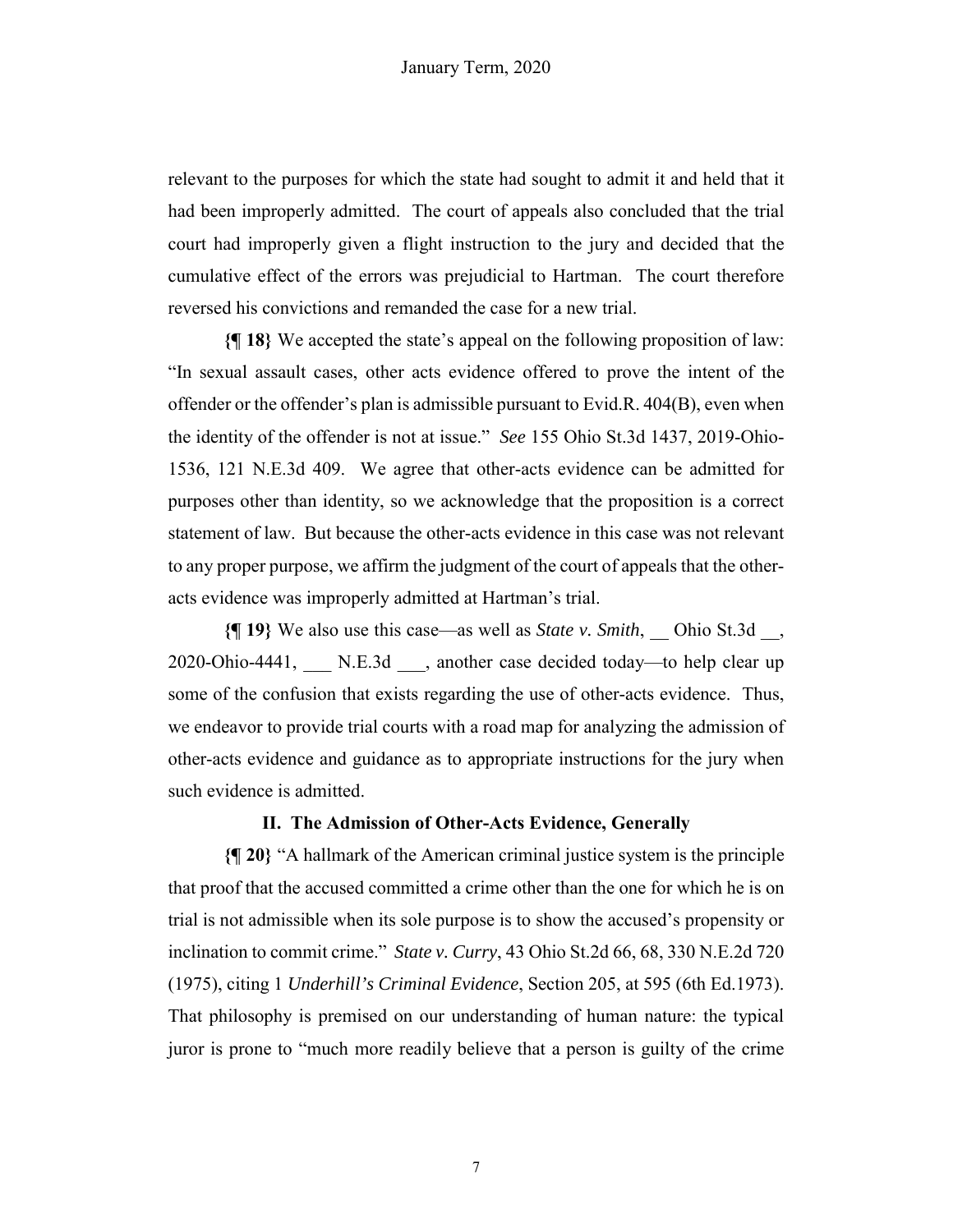charged if it is proved to his satisfaction that the defendant has committed a similar crime." *State v. Hector*, 19 Ohio St.2d 167, 174-175, 249 N.E.2d 912 (1969).

**{¶ 21}** This common-law principle is embodied in Evid.R. 404(B). *State v. Lowe*, 69 Ohio St.3d 527, 530, 634 N.E.2d 616 (1994). That rule provides: "Evidence of other crimes, wrongs, or acts is not admissible to prove the character of a person in order to show action in conformity therewith." This type of evidence is commonly referred to as "propensity evidence" because its purpose is to demonstrate that the accused has a propensity or proclivity to commit the crime in question. *See Curry* at 68. Evid.R. 404(B) categorically bars the use of other-acts evidence to show propensity.

**{¶ 22}** Evid.R. 404(B) does, however, allow evidence of the defendant's other crimes, wrongs, or acts to be admitted "*for other purposes*, such as proof of motive, opportunity, intent, preparation, plan, knowledge, identity, or absence of mistake or accident." (Emphasis added.) The key is that the evidence must prove something other than the defendant's disposition to commit certain acts. Thus, while evidence showing the defendant's character or propensity to commit crimes or acts is forbidden, evidence of other acts is admissible when the evidence is probative of a separate, nonpropensity-based issue. The admissibility of other-acts evidence pursuant to Evid.R. 404(B) is a question of law. *See* Leonard, *The New Wigmore: Evidence of Other Misconduct and Similar Events*, Section 4.10 (2d Ed.2019) (because "[d]etermining whether the evidence is offered for an impermissible purpose does not involve the exercise of discretion  $**$ , an appellate court should scrutinize the [trial court's] finding under a *de novo* standard" of review); *State v. Williams*, 134 Ohio St.3d 521, 2012-Ohio-5695, 983 N.E.2d 1278, ¶ 17 (the trial court is precluded by Evid.R. 404(B) from admitting improper character evidence, but it has discretion whether to allow other-acts evidence that is admissible for a permissible purpose).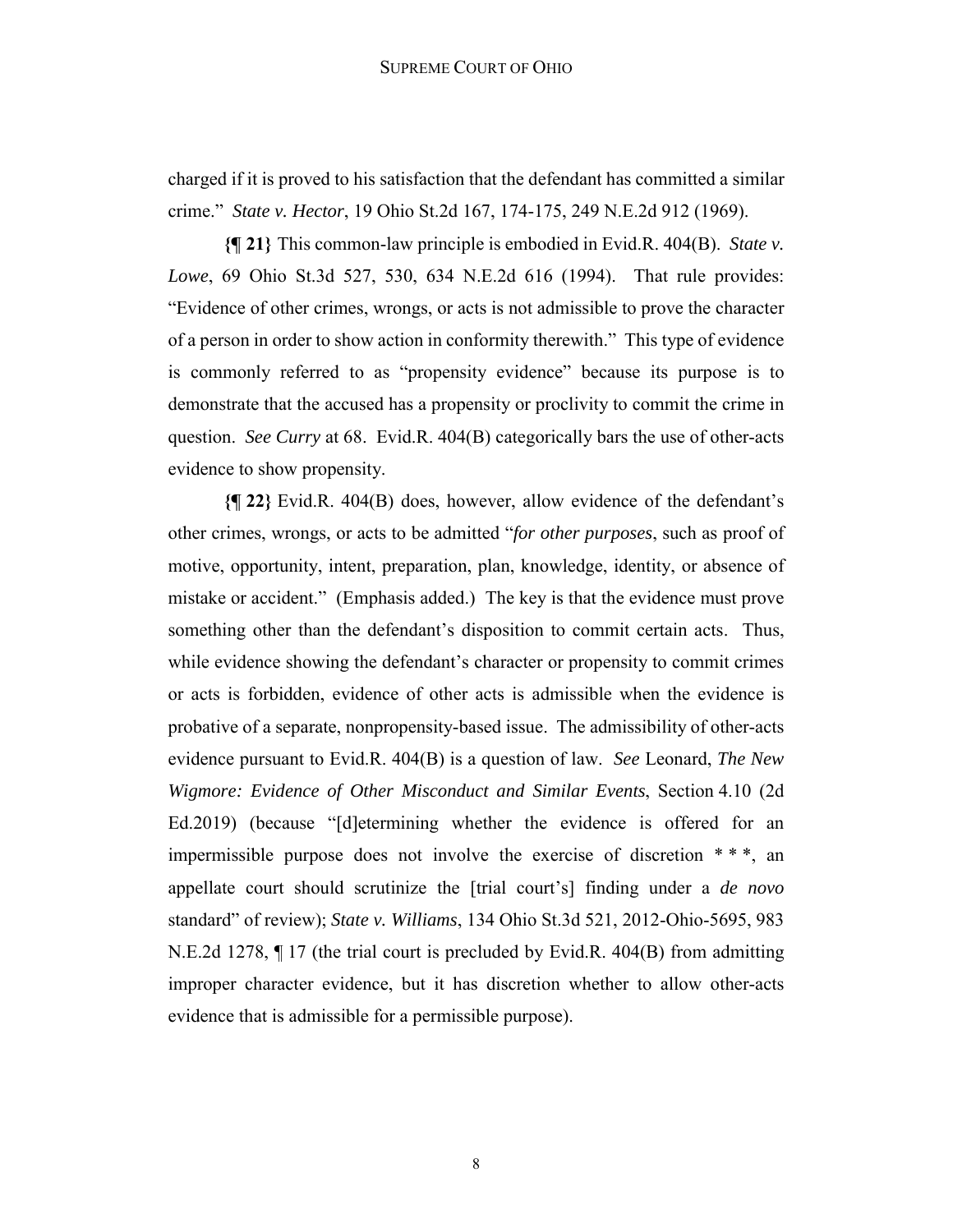**{¶ 23}** Courts have long struggled with differentiating between the two types of evidence. This is in large part because "other-act evidence is usually capable of being used for multiple purposes, one of which is propensity." *United States v. Gomez*, 763 F.3d 845, 855 (7th Cir.2014) (en banc) (applying Fed.R.Evid. 404(b), which is substantively analogous to Ohio's Evid.R. 404(B)). For that reason, it is "not enough for the proponent of the other-act evidence simply to point to a purpose in the 'permitted' list and assert that the other-act evidence is relevant to it." *Id.* at 856. The rule is concerned not only with the ultimate justification for admitting the evidence but also "with the chain of reasoning that supports the nonpropensity purpose for admitting the evidence." *Id*. To properly apply the rule, then, courts must scrutinize the proponent's logic to determine exactly how the evidence connects to a proper purpose without relying on any intermediate improper-character inferences. *Id*.

### *A. Relevance for a Nonpropensity Purpose*

**{¶ 24}** As with all evidence, the threshold question for determining admissibility asks: is the evidence relevant? Evid.R. 402 succinctly states, "Evidence which is not relevant is not admissible." Evidence is relevant if it tends "to make the existence of any fact that is of consequence to the determination of the action more probable or less probable than it would be without the evidence." Evid.R. 401.

**{¶ 25}** The rule governing the admissibility of other-acts evidence does not bypass the relevancy determination. *Williams*, 134 Ohio St.3d 521, 2012-Ohio-5695, 983 N.E.2d 1278, at ¶ 20 (in reviewing other-acts evidence, the "first step" is to consider the relevance of the evidence under Evid.R. 401). It is almost always true that propensity evidence will have some relevance. Indeed, such evidence is excluded "not because it has no appreciable probative value but because it has too much." 1A Wigmore, *Evidence*, Section 58.2, at 1212 (Tillers Rev.1983).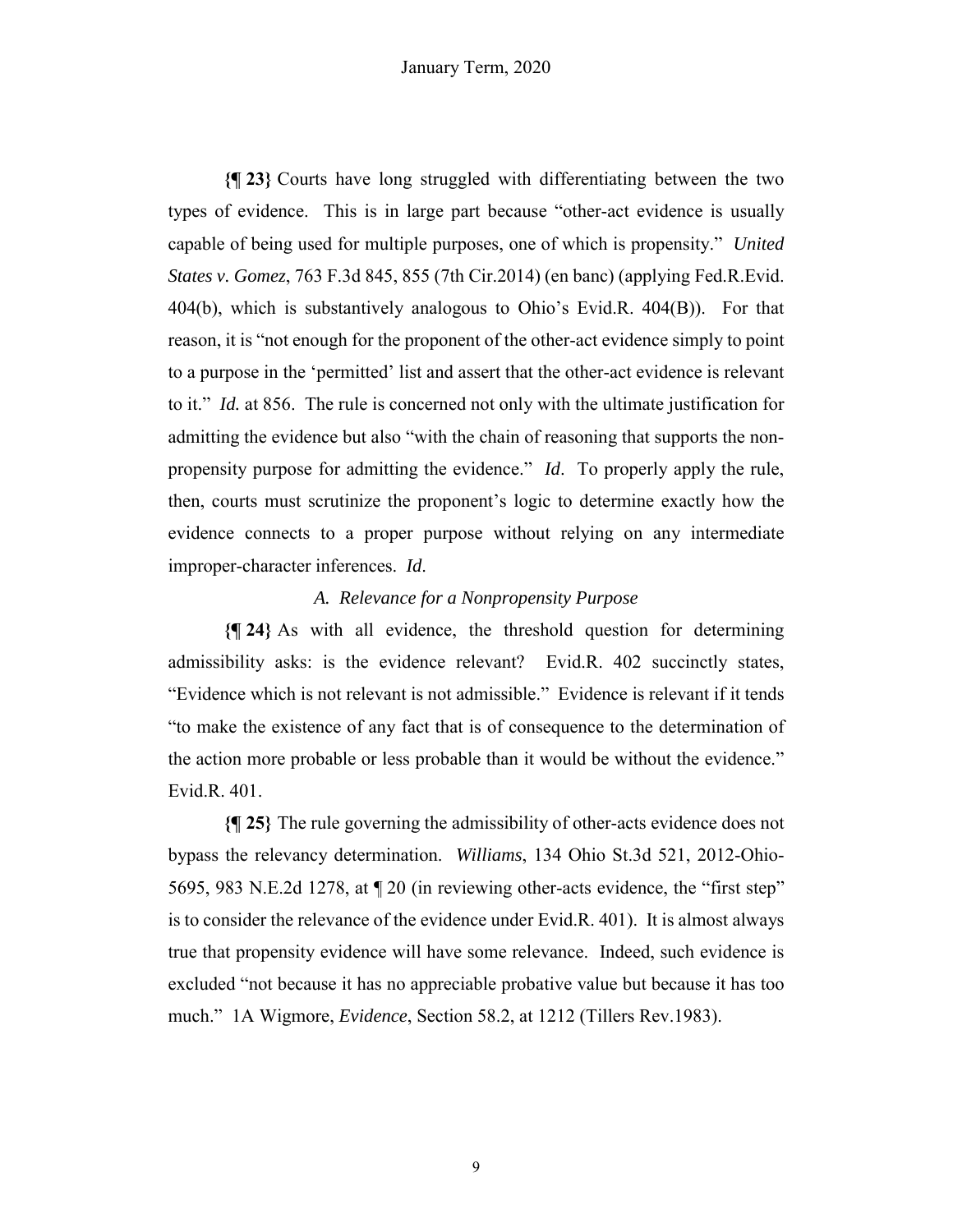#### SUPREME COURT OF OHIO

**{¶ 26}** But in Evid.R. 404(B) cases, the inquiry is not whether the other-acts evidence is relevant to the ultimate determination of guilt. Rather, the court must evaluate whether the evidence is relevant *to the particular purpose* for which it is offered. *See Curry*, 43 Ohio St.2d at 73, 330 N.E.2d 720. That is to say, the otheracts evidence must be probative of a "purpose other than the person's character or propensity to behave in a certain way." *Gomez*, 763 F.3d at 860. Evid.R. 404(B) provides a nonexhaustive list of the permissible nonpropensity purposes for which other-acts evidence may be introduced. In section III of this opinion, we will discuss in some detail the most common nonpropensity purposes for which otheracts evidence may be permissibly used.

**{¶ 27}** Trial courts must keep in mind that it is not enough to say that the evidence is relevant to a nonpropensity purpose. The nonpropensity purpose for which the evidence is offered must go to a "material" issue that is actually in dispute between the parties. *Huddleston v. United States*, 485 U.S. 681, 686, 108 S.Ct. 1496, 99 L.Ed.2d 771 (1988).

**{¶ 28}** One other aspect of the relevance inquiry bears mentioning. The supposition that proposed other-acts evidence, if true, would be relevant is not a license for courts to allow the jury to consider every unsubstantiated accusation. Rather, there must be some threshold showing that the act for which the evidence is offered occurred. "[S]imilar act evidence is relevant only if the jury can reasonably conclude that the act occurred and that the defendant was the actor." *Id.* at 689. This principle flows from Evid.R. 104(B), which addresses issues of relevance conditioned on the existence of a fact. *See Huddleston* at 689-690 (applying Fed.R.Evid. 104(b), which at that time was identical to Ohio's Evid.R. 104(B)). Thus, we have held that for the evidence to be admissible, there must be "substantial proof that the alleged similar act was committed by the defendant." *State v. Carter*, 26 Ohio St.2d 79, 83, 269 N.E.2d 115 (1971).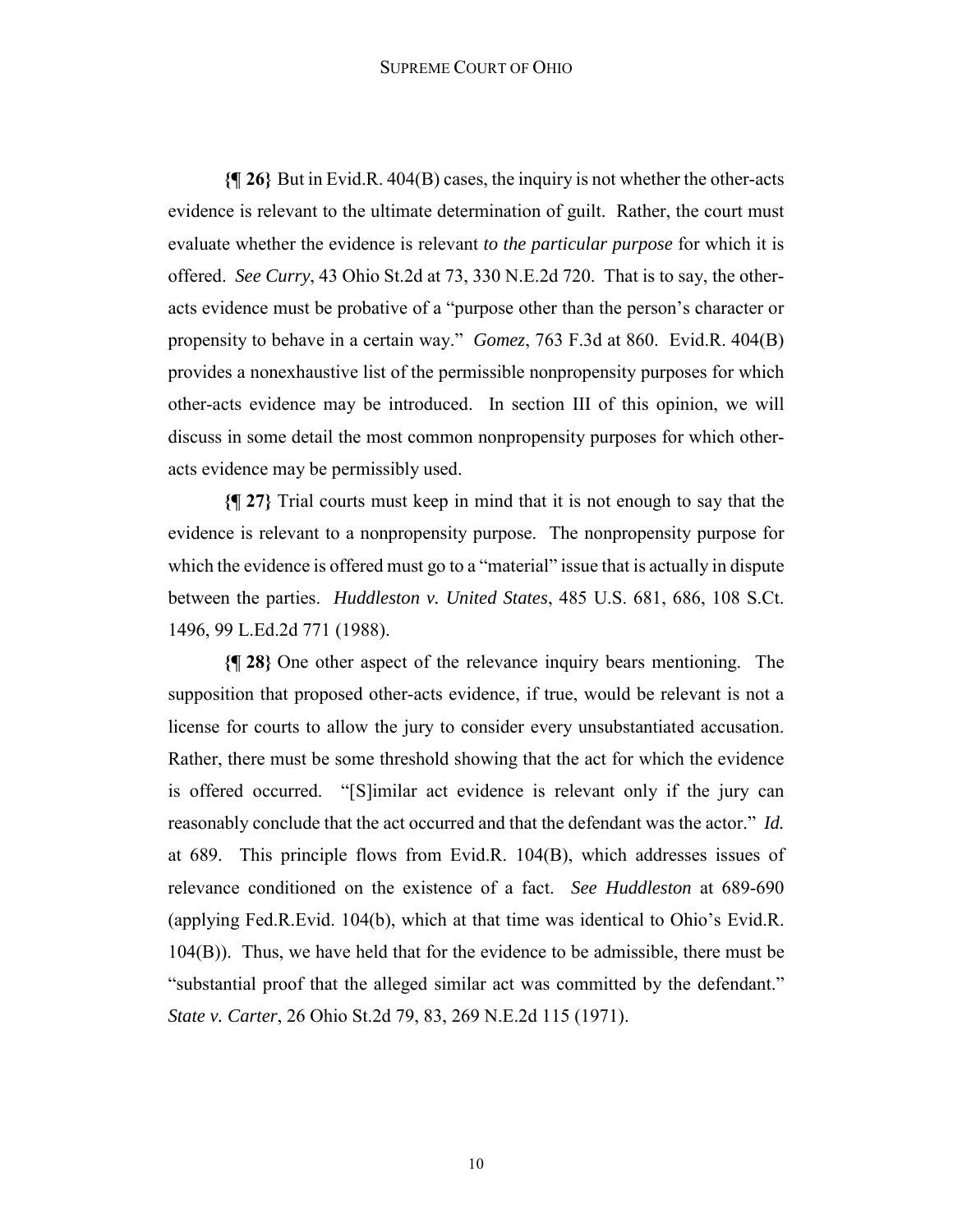# *B. Weighing the Probative Value and the Danger of Unfair Prejudice*

**{¶ 29}** The analysis does not end once a proponent has established a permissible nonpropensity purpose for the admission of other-acts evidence. In every instance, the trial court must determine whether the proffered evidence though admissible under Evid.R. 404(B)—is nevertheless more prejudicial than probative. *Williams*, 134 Ohio St.3d 521, 2012-Ohio-5695, 983 N.E.2d 1278, at ¶ 20. Our rules require exclusion of evidence when its probative value "is substantially outweighed by the danger of unfair prejudice, of confusion of the issues, or of misleading the jury." Evid.R. 403(A). The trial court's analysis under this rule should be robust, and courts should be mindful of "[t]he natural and inevitable tendency \* \* \* to give excessive weight to the vicious record of crime thus exhibited and either to allow it to bear too strongly on the present charge or to take the proof of it as justifying a condemnation, irrespective of the accused's guilt of the present charge." 1A Wigmore, Section 58.2, at 1212.

**{¶ 30}** Weighing the probative value of the evidence against its prejudicial effect is a highly fact-specific and context-driven analysis. Balancing the risks and benefits of the evidence necessarily involves an exercise of judgment; thus, the trial court's determination should be reviewed for an abuse of discretion. *See* Leonard at Section 4.10 (because the trial court is in the best position to observe the demeanor of the witnesses and jurors, "the appellate court should defer to the trial court's judgment of the weight of the various dangers as applied to each piece of evidence").

**{¶ 31}** Nevertheless, there are some important considerations for trial courts in making those determinations. The first is the extent to which the other-acts evidence is directed to an issue that is actually in dispute. "[S]ensitivity to the real factual disputes in the case is critical to meaningful Rule 403 balancing." *Gomez*, 763 F.3d at 860. The probative value of the evidence, as well as whether any prejudice is unfair, will generally depend on the degree to which the fact is actually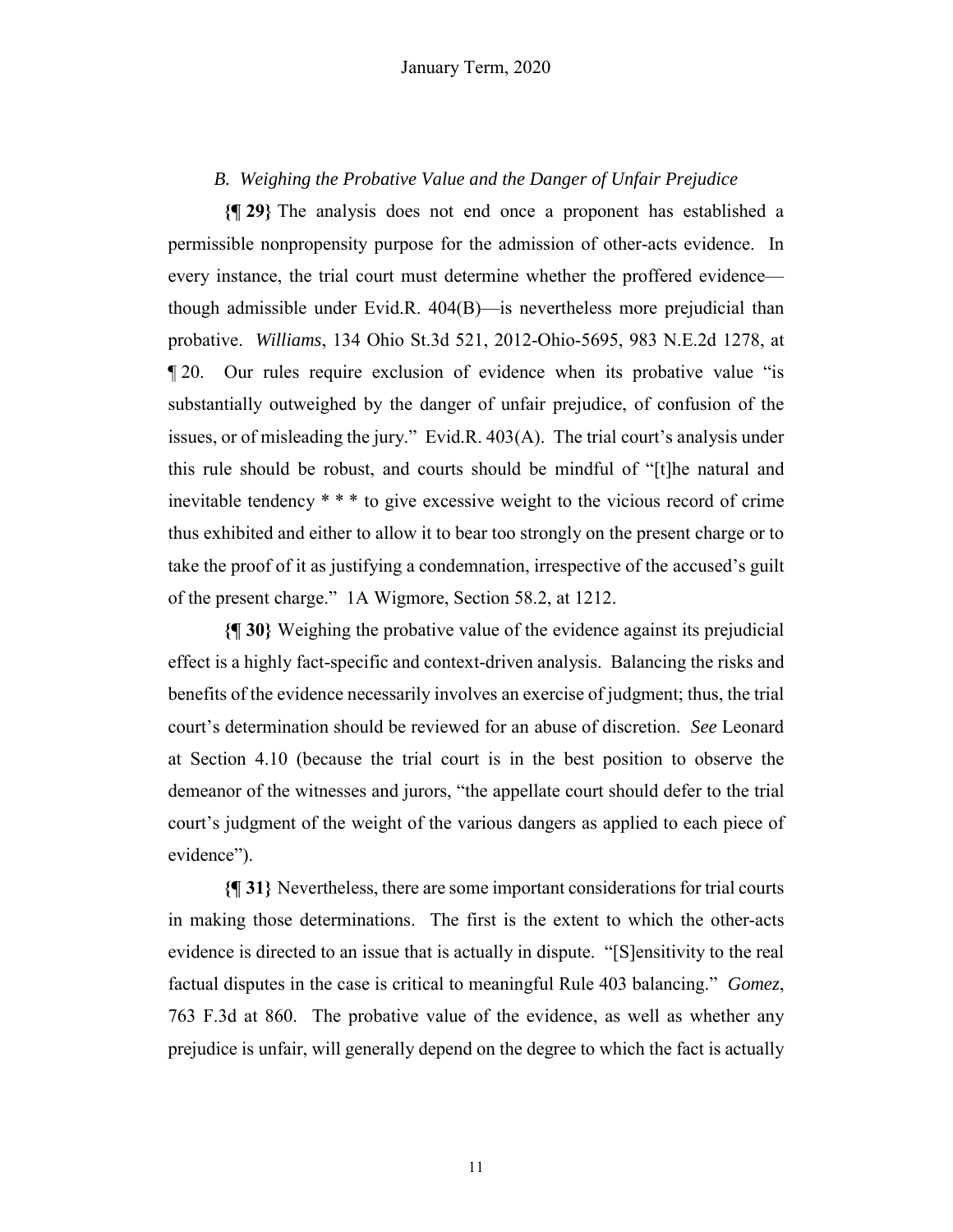contested. If the fact that the proponent seeks to prove by way of other acts is not genuinely disputed or material to the case, then it has little probative value and the risk of prejudice is high. *See* Imwinkelried, *The Use of Evidence of an Accused's Uncharged Misconduct to Prove Mens Rea: The Doctrines Which Threaten to Engulf the Character Evidence Prohibition*, 51 Ohio St.L.J. 593, 598 (1990); *Curry*, 43 Ohio St.2d at 70-71, 330 N.E.2d 720. As the importance of the factual dispute for which the evidence is offered to the resolution of the case increases, the probative value of the evidence also increases and the risk of *unfair* prejudice decreases.

**{¶ 32}** Courts should also consider whether the prosecution is able to present alternative evidence to prove the same fact through less prejudicial means and whether the other-acts evidence is probative of an essential element of the crime or an intermediate fact in the case. 1 Imwinkelried, Giannelli, Gilligan, Lederer & Richter, *Courtroom Criminal Evidence*, Section 908 (6th Ed.2016).

**{¶ 33}** Because other-acts evidence "almost always carries some risk that the jury will draw the forbidden propensity inference," *Gomez* at 857, it will often present the dangers that Evid.R. 403(A) seeks to protect against. Thus, when such evidence is only slightly probative of a nonpropensity theory but has a high likelihood of unfairly prejudicing the defendant or confusing or misleading the jury, the evidence must be excluded.

## *C. Minimizing the Risks of Unfair Prejudice*

**{¶ 34}** When a court determines that other-acts evidence should be admitted, it must take steps to minimize the danger of unfair prejudice inherent in the use of such evidence and to ensure that the evidence is considered only for a proper purpose. Thus, a court should explain both the specific purpose for which the evidence may be considered and the rationale for its admission on the record. Doing so will ensure that trial participants—as well as reviewing courts—are aware of the permitted use of the other-acts evidence. Further, as we explain in more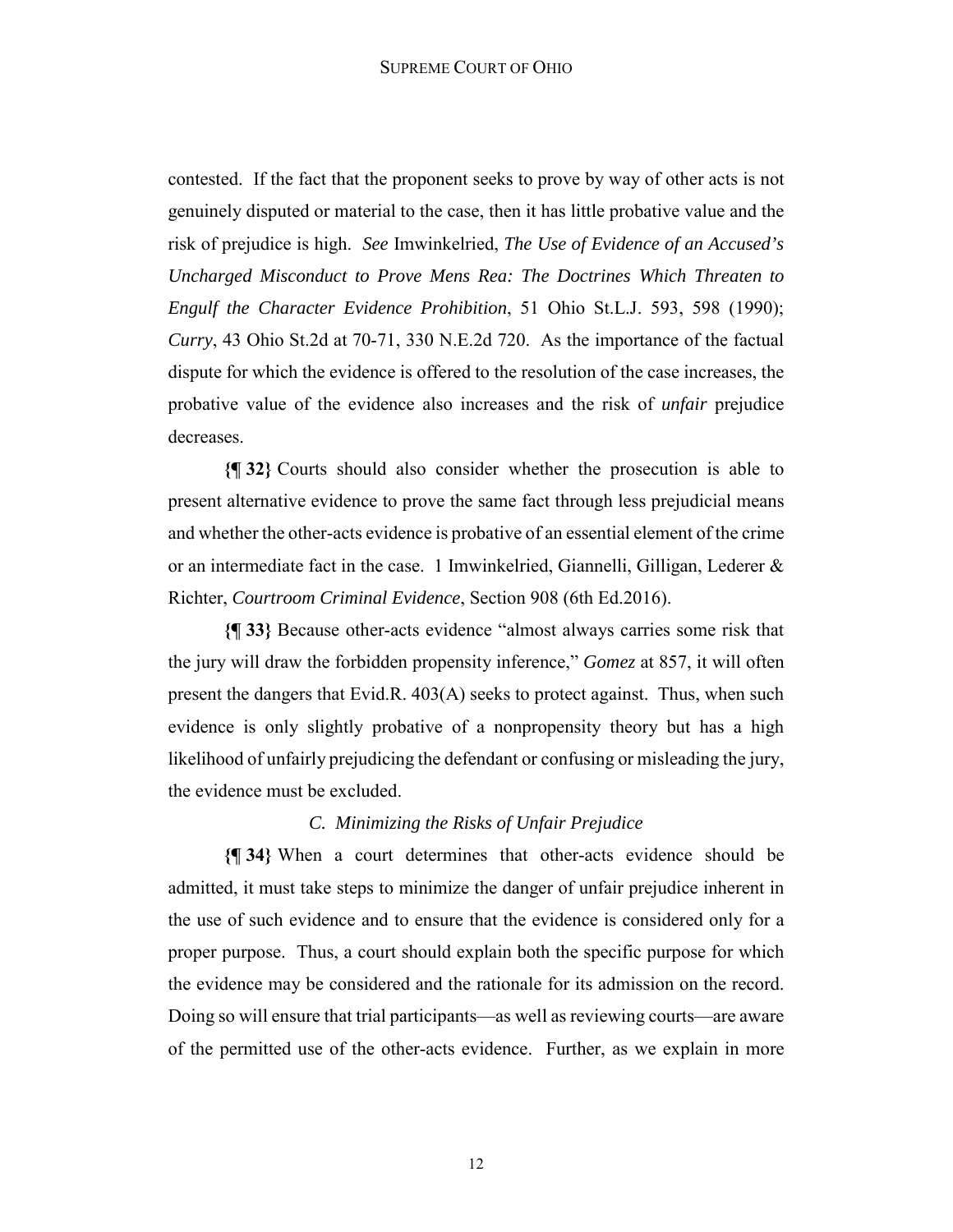detail below, an appropriate jury instruction geared toward the specific purpose for which the evidence has been admitted will help reduce the risk of confusion and unfair prejudice.

# **III. The Trial Court Improperly Admitted Evidence of Hartman's Abuse of His Stepdaughter**

**{¶ 35}** In this case, the state asserted numerous bases for admitting B.T.'s testimony about Hartman's abuse—that the evidence established Hartman's modus operandi, his plan or scheme, his motive, his intent, and an absence of mistake and the trial court found the evidence probative on all of those grounds. We take up each of these purported rationales for admission of the evidence.

## *A. Modus Operandi*

**{¶ 36}** Early on, the state contended that Hartman's alleged conduct in both the 2012 and 2015 incidents was "so similar as to be called a behavioral fingerprint," thereby reflecting a modus operandi "identifiable with the defendant." The state went on, "We're not introducing this evidence to say \* \* \* he is the kind of person who would go around assaulting sleeping females, rather that he is the person that did it." Similarly, in its briefing in this court, the state argues that the evidence was admissible to show "Hartman's modus operandi to sexually assault females while they were asleep."

**{¶ 37}** "Modus operandi" literally means method of working. *See People v. Barbour*, 106 Ill.App.3d 993, 999, 436 N.E.2d 667 (1982). It is evidence of signature, fingerprint-like characteristics unique enough "to show that the crimes were committed by the same person." Weissenberger, *Federal Evidence*, Section 404.17 (7th Ed.2019). Evidence of modus operandi is relevant to prove identity: "Evidence that the defendant had committed uncharged crimes with the same peculiar modus tends to identify the defendant as the perpetrator of the charged crime." 1 Imwinkelried et al., *Courtroom Criminal Evidence*, at Section 907. To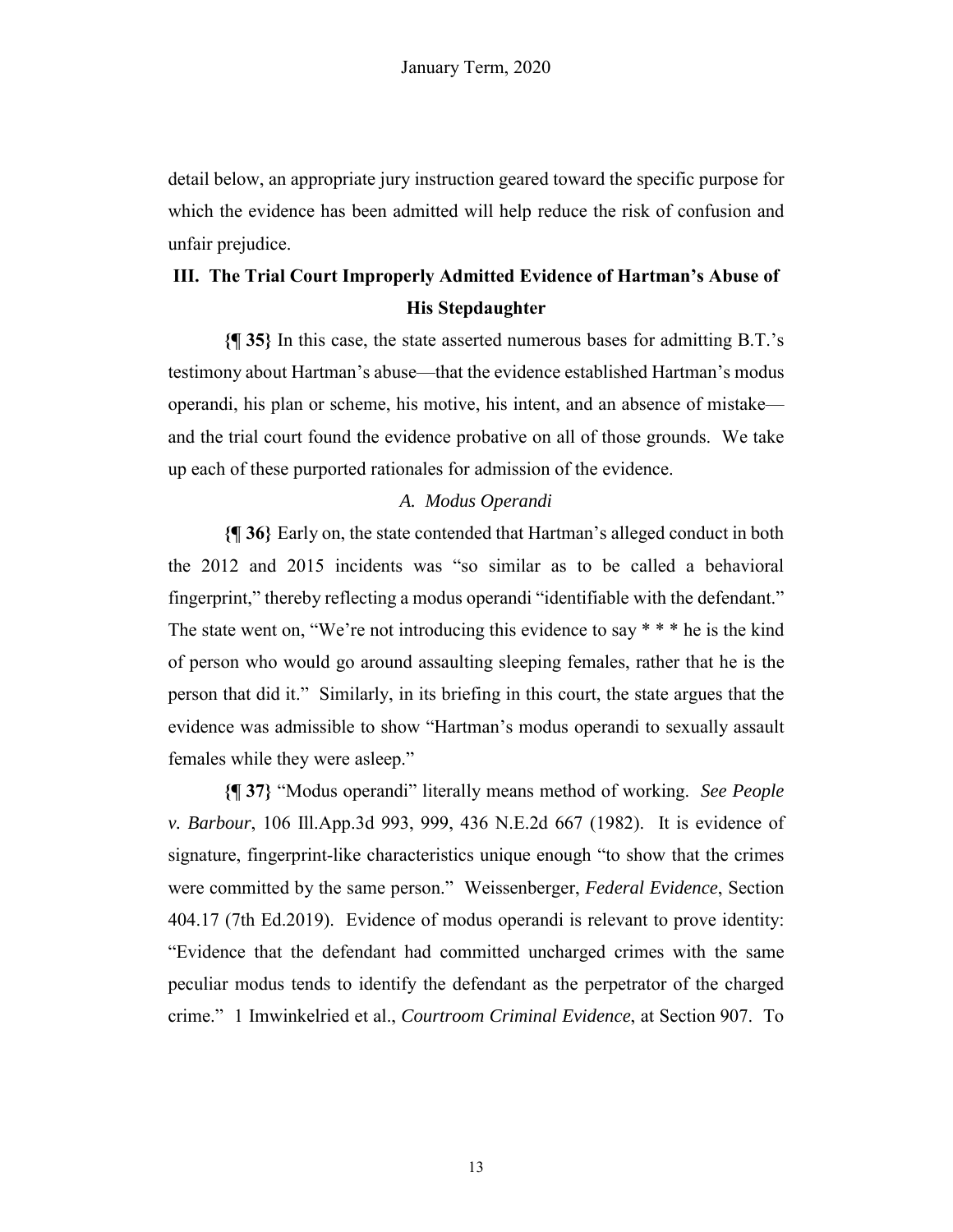be admissible, both the other-acts evidence and the charged crime must involve "the same distinctive, one-of-a-kind modus." *Id.*

**{¶ 38}** Here, B.T.'s testimony did not provide evidence of a modus operandi. There is nothing fingerprint-like about molesting a child in a bed during the night. Nor do the circumstances of the child molestation in this case contain any idiosyncratic features also present during the alleged rape. That both crimes were committed against a female sleeping in a bed is hardly unique to Hartman as a perpetrator.

**{¶ 39}** Furthermore, as the court of appeals correctly noted, identity was not an issue at trial. This is an acquaintance-rape case. E.W. knew who Hartman was before the assault. And during opening statements, Hartman's attorney made clear that the theory of the defense was that the sexual encounter between Hartman and E.W. had been consensual. Thus, even if B.T.'s testimony could have been labeled modus operandi evidence, it still would not have been admissible because identity was not an issue in this case.

#### *B. Common Scheme or Plan*

**{¶ 40}** In addition to arguing that it was Hartman's modus operandi to target sleeping females, the state argues that he had a common "plan or scheme" to target sleeping women. The state uses the two concepts—modus operandi and common scheme or plan—largely synonymously, a mistake often made by litigants. In reality, though, these two sometimes-permissible uses of other-acts evidence are distinct concepts. The utility of modus operandi evidence comes from its connection with the current crime through shared characteristics that make the conduct unique to the perpetrator. In contrast, plan evidence need not share any common characteristics with the current crime; rather, the other acts are linked to the present crime because they are carried out in furtherance of the same overall plan. Evidence of a plan or common design "refers to a larger criminal scheme of which the crime charged is only a portion." *Barbour*, 106 Ill.App.3d at 999, 436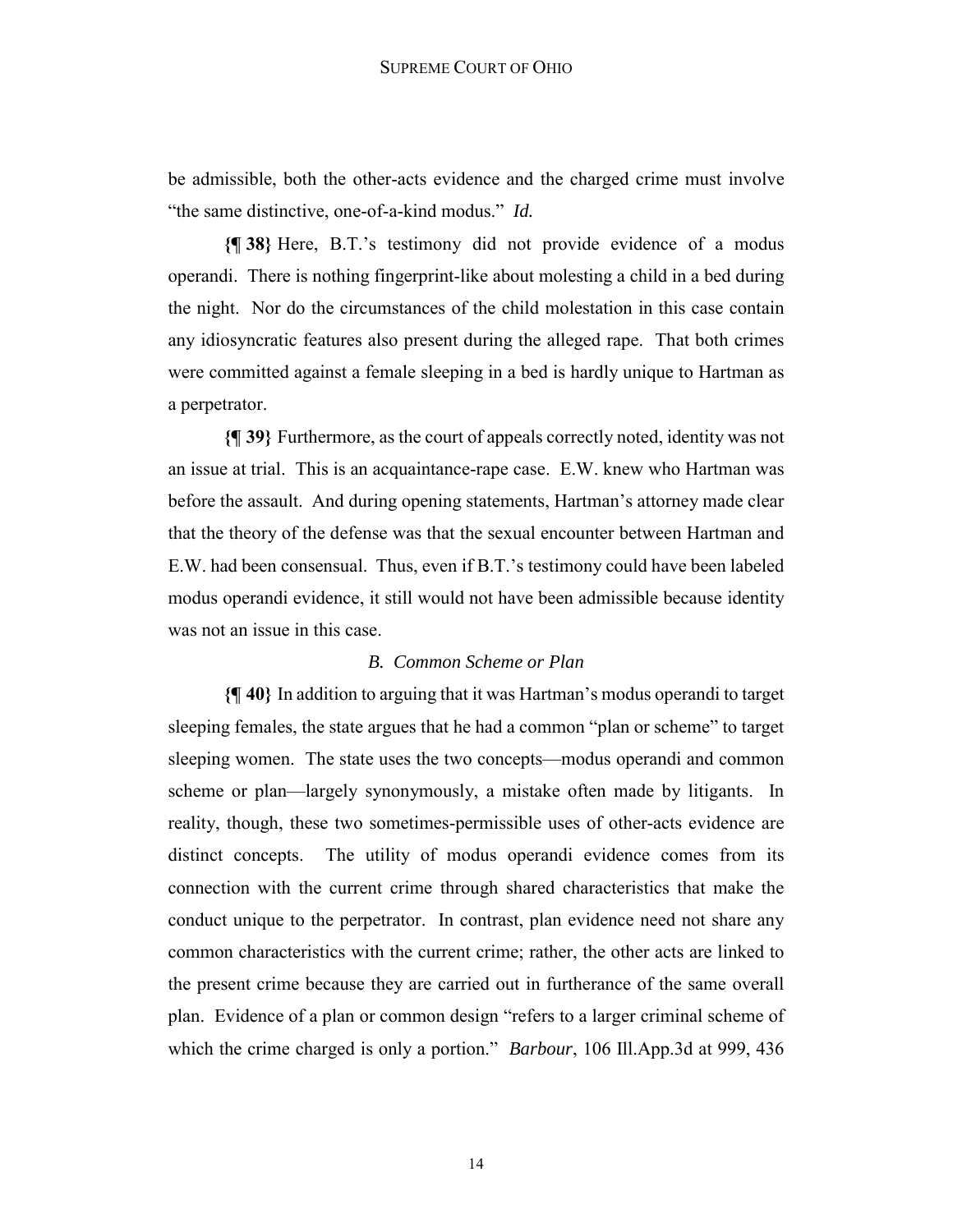N.E.2d 667. Thus, while modus operandi evidence is "most useful in showing that the accused is the perpetrator of the crime charged," *id.*, evidence of a common design will more often be relevant to show the motive for the crime charged, *see* McCormick, *Evidence*, Section 190, at 448-449 (2d Ed.1972).

**{¶ 41}** Common-plan evidence generally concerns events that are "inextricably related" to the crime charged. Weissenberger at Section 404:18; *Curry*, 43 Ohio St.2d at 73, 330 N.E.2d 720. The other acts form the "immediate background" of the present crime: they are typically either part of the "same transaction" as the crime for which the defendant is on trial or they are part of "a sequence of events" leading up to the commission of the crime in question. Weissenberger at Section 404:18. As one authority has explained, this type of other-acts evidence is admitted

[t]o prove the existence of a larger, continuing plan, scheme, or conspiracy, of which the present crime on trial is a part. This will be relevant as showing motive, and hence the doing of the criminal act, the identity of the actor, and his intention, where any of these is in dispute.

McCormick at 448-449. Thus, plan evidence generally supports one of the following possible conclusions: "(1) the occurrence of the act in issue; (2) the identity of the person who committed the act; or (3) the existence of the required mental state in the actor." Leonard at Section 9.1.

**{¶ 42}** A defendant's plan might be demonstrated through evidence of "prior preparatory acts," such as the prior theft of an instrumentality used in the commission of the current crime. 1 Imwinkelried et al., *Courtroom Criminal Evidence*, at Section 907. For instance, in a prosecution for illegally manufacturing drugs under R.C. 2925.04, evidence that the defendant recently robbed a warehouse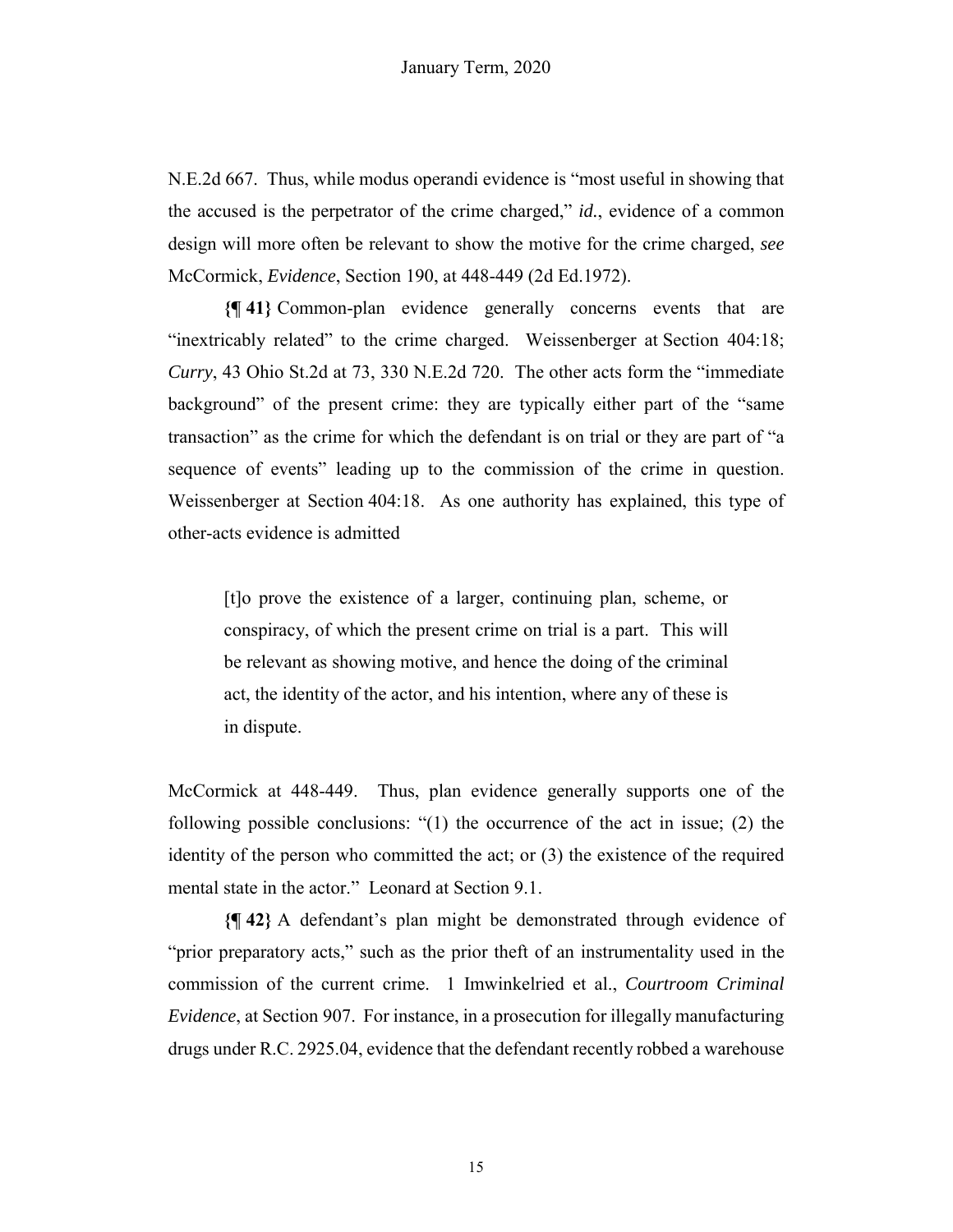to steal a barrel of the ingredient methylamine could be admissible to show the defendant's scheme to produce methamphetamine. *See* "A No-Rough-Stuff-Type Deal," *Breaking Bad*, AMC (Mar. 9, 2008). Or consider a case in which the defendant is slated to inherit an estate if two other heirs are no longer living. *See* 1 Imwinkelried et al. at Section 907. In a trial for the murder of one heir, evidence showing that the defendant killed the other would not be admissible to demonstrate that he was a cold-blooded killer, but it could be admitted to show that he had a plan to kill the other heirs to attain the inheritance. *See id*.

**{¶ 43}** Here, the evidence plainly does not fit into the common understanding of plan evidence. Hartman's alleged assault of his stepdaughter was not part of a larger scheme involving the rape of E.W. Nonetheless, the state contends that the evidence was admissible as a result of our decision in *Williams*, 134 Ohio St.3d 521, 2012-Ohio-5695, 983 N.E.2d 1278.

**{¶ 44}** In *Williams*, we considered whether other-acts evidence tending to show a plan may be admitted when the identity of the assailant is not at issue. Although we had previously indicated that such evidence will most often be relevant to illustrate the immediate background of the offense or identify the perpetrator, *see Curry*, 43 Ohio St.2d at 73, 330 N.E.2d 720, we confirmed in *Williams* that plan evidence is not necessarily limited to those scenarios and may be admitted for other purposes, *Williams* at ¶ 19.

**{¶ 45}** While the other-acts evidence in *Williams* tended to show that the defendant, who had been charged with the rape of a 14-year-old boy, had a pattern of grooming teenage boys to take advantage of them sexually, that fact alone is not what overcame the propensity bar. Rather, the result in *Williams* turned on the state's use of the other-acts evidence for the purpose of refuting the defendant's claims that he was not sexually attracted to teenage boys and establishing that the defendant had acted with the specific intent of achieving sexual gratification. *Id*. at ¶ 22, 25.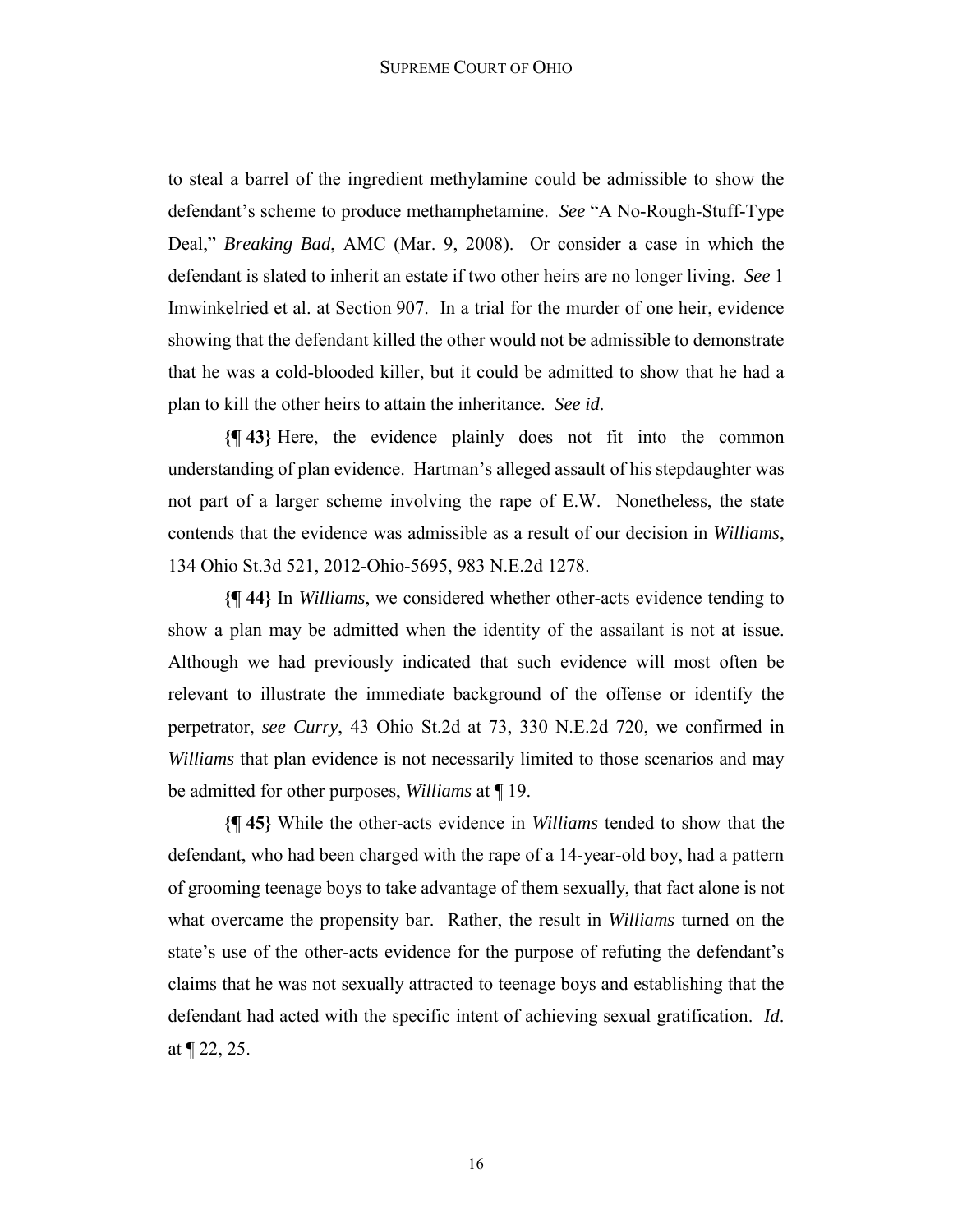**{¶ 46}** There may be instances in which seemingly unrelated but highly similar crimes could be evidence of a common scheme to commit the charged crime—perhaps, for instance, a string of robberies occurring close in time and location. We stress, however, that plan evidence should show that the crime being charged and the other acts are part of the same grand design by the defendant. Otherwise, proof that the accused has committed similar crimes is no different than proof that the accused has a propensity for committing that type of crime. The takeaway for the jury becomes, "The accused did it once recently; therefore, the accused did it again." Imwinkelried, *Using a Contextual Construction to Resolve the Dispute over the Meaning of the Term "Plan" in Federal Rule of Evidence 404(b)*, 43 U.Kan.L.Rev. 1005, 1012 (1995).

**{¶ 47}** Here, Hartman's molestation of his stepdaughter four years prior was not linked to any overarching plan to commit rape against E.W. The incidents are wholly distinct, and unlike the common-scheme evidence demonstrated in *Williams*, 134 Ohio St.3d 521, 2012-Ohio-5695, 983 N.E.2d 1278, the other-acts evidence in this case contains few similarities to the crimes charged. Thus, the evidence was not relevant to show a common scheme or plan.

# *C. Motive*

**{¶ 48}** The state also contends that the other-acts evidence was relevant to show Hartman's motive. Motive evidence establishes that the accused had a specific reason to commit a crime. Weissenberger at Section 404.16. For instance, "if the state argues that a defendant committed murder to cover up an earlier crime, evidence of that earlier crime may be admitted to show the motive behind the murder." *State v. Cobia*, 1st Dist. Hamilton No. C-140058, 2015-Ohio-331, ¶ 19. Or a defendant's motive in committing a theft might be to sell the stolen item to get money to buy drugs. There need be no similarity between the other-acts evidence and the crime charged under a motive theory; "a dissimilar prior act is just as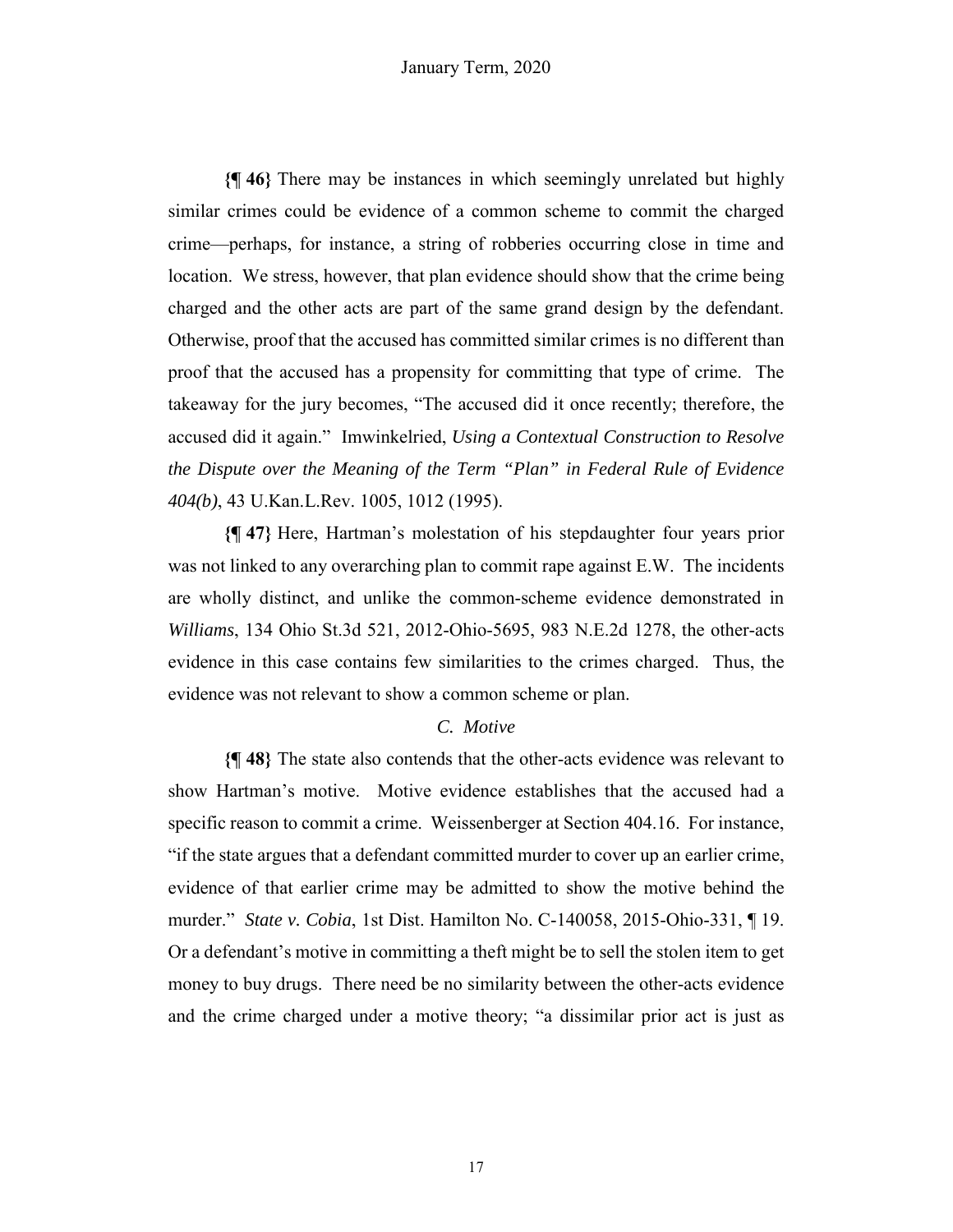feasible in supplying a motive for committing a crime as is a similar prior act." Weissenberger at Section 404.16.

**{¶ 49}** Here, the evidence plainly was not admissible for purposes of establishing motive. Hartman's molestation of his former stepdaughter does not reveal a specific reason for raping E.W. and thus does not provide evidence of any motive to commit rape beyond that which can be inferred from the commission of any rape. *See Curry*, 43 Ohio St.2d at 71, 330 N.E.2d 720 ("A person commits or attempts to commit statutory rape for the obvious motive of sexual gratification. Since motive cannot be deemed to have been a material issue at appellee's trial, 'other acts' testimony was not admissible to prove this matter").

**{¶ 50}** The state contests the court of appeals' acknowledgment that the motive in most rape cases is sexual gratification, asserting that the court ignored the extent to which the motive of a sexual perpetrator is to achieve sexual gratification by force. But however it is characterized, the point is that in most cases of this type, there is no motive beyond that implicit in the commission of the offense itself.

### *D. Intent and Absence of Mistake*

**{¶ 51}** The trial court found the evidence admissible for purposes of showing intent and absence of mistake. The state's argument is essentially that the evidence was relevant to Hartman's defense of consent: according to the state, the prior conduct with his stepdaughter tended to prove that Hartman didn't mistakenly believe that E.W. was consenting to a sexual encounter but rather that Hartman intended to rape E.W. Because the concepts of intent and absence of mistake are similar in this formulation, we take them up together.

**{¶ 52}** Other-acts evidence is admissible to negate a defendant's claim of mistake or accident with respect to the commission of the alleged crime; such evidence tends "[t]o show, by similar acts or incidents, that the act in question was not performed inadvertently, accidentally, involuntarily, or without guilty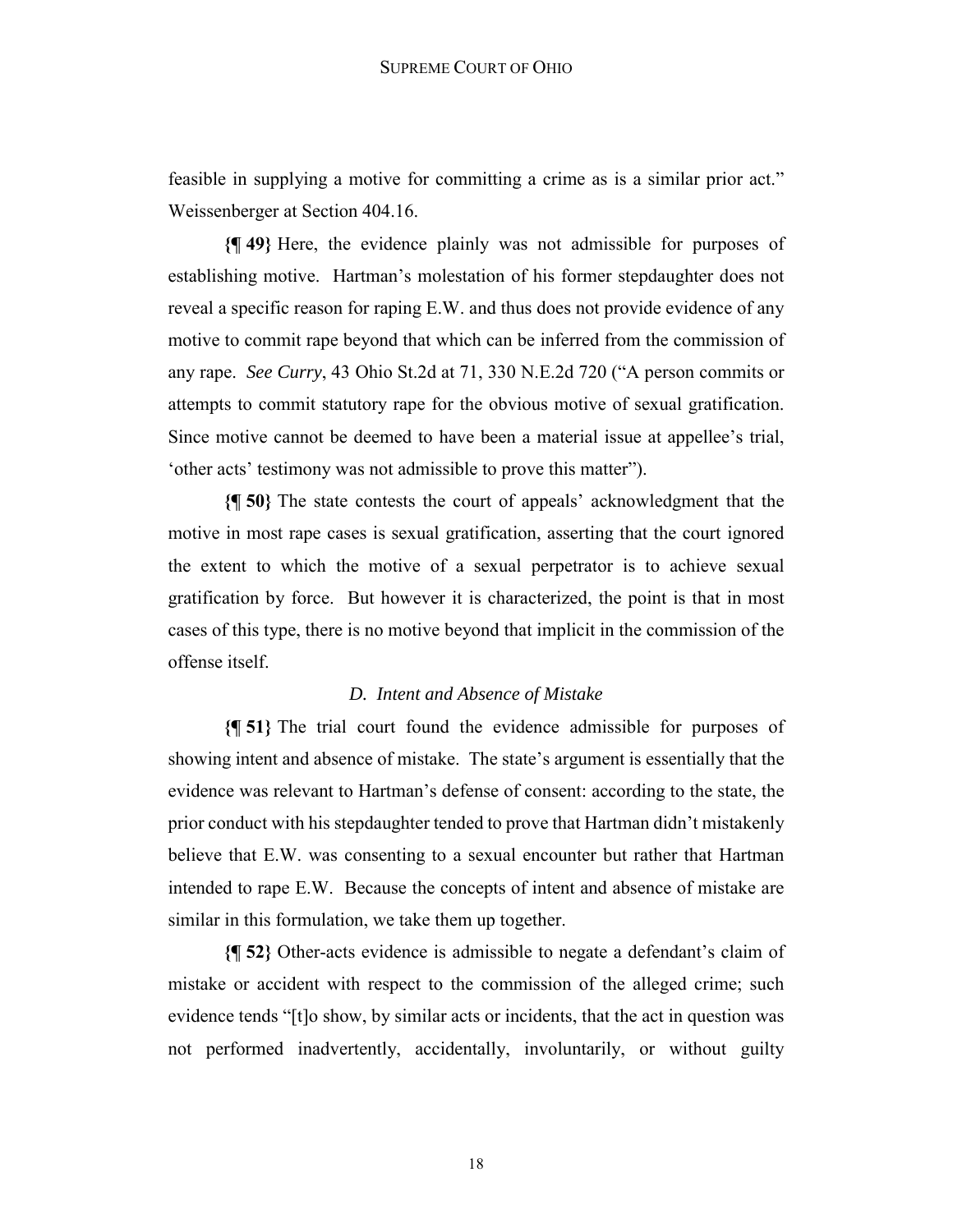knowledge." McCormick, *Evidence*, Section 190, at 804 (4th Ed.1994). In the criminal context, there are generally two ways in which the accused may raise a claim of accident. Imwinkelried, 51 Ohio St.L.J. at 593. The first involves whether a criminal act occurred at all. For example, suppose a defendant is accused of poisoning his fourth wife but claims she died of a certain natural cause. Evidence that his first three wives died with nearly identical symptoms might be permissible to show that the fourth wife's death was the result of a poisoning. Under this theory, the evidence could be admissible because the circumstances of the wives' deaths are so similar that it is improbable all four women died of natural causes.

**{¶ 53}** The second scenario implicates the intent of the accused. The question here is not whether the act occurred but whether the defendant acted with a criminal intent. Say, for instance, the fourth wife died from a gunshot wound at the hand of her husband during a hunting trip, and he defends against the murder charge by claiming that the shooting was accidental. Evidence that he shot his other wives under similar circumstances might be probative of his intent to kill. The inference is that because it is so unlikely that the defendant accidentally shot four women under similar circumstances, it is highly likely that he acted with the intent to kill.

**{¶ 54}** It is this second usage of "mistake" evidence that is at issue here. There is no dispute that the oral-sex incident occurred; the question is whether it was consensual. In this context, the purpose for which the other-acts evidence was offered can be similarly described both in terms of mistake and intent. The state offered the evidence for purposes of rebutting Hartman's suggestion that even if E.W. did not consent to oral sex, he mistakenly thought that she had. Or the state offered the evidence for purposes of rebutting Hartman's assertion that he did not intend to commit rape because he believed the sex was consensual.

**{¶ 55}** Intent is an element of most crimes, but it typically is not a material issue for other-acts purposes unless it is genuinely disputed—in most cases, "the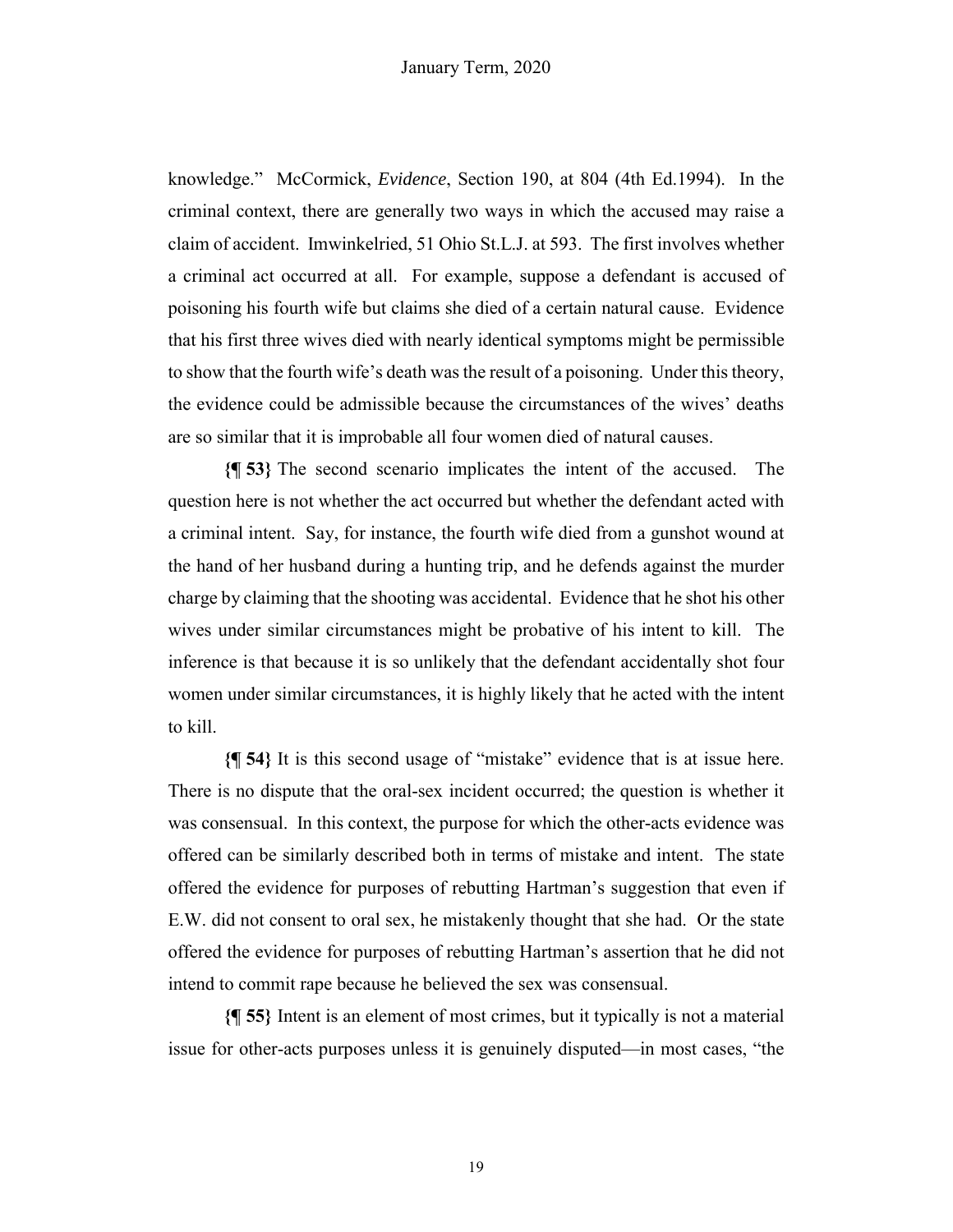act speaks for itself." Leonard at Section 7.5.3. Thus, intent evidence is not admissible when "the requisite intent is presumed or inferred from proof of the criminal act itself," or when intent is not in issue at all, such as when the defense theory is that the act never occurred. 1 *Wharton's Criminal Evidence*, Section 4:31 (15th Ed.2019). When a defendant is charged with a specific-intent crime, however, the specific intent becomes a material issue in the case. *Gomez*, 763 F.3d at 859. Consider a theft offense, which requires proof that the defendant took property with the purpose of depriving the owner of it; evidence that the defendant immediately pawned the property might be probative of his specific intent to permanently deprive. *See* 1 Imwinkelried et al., *Courtroom Criminal Evidence*, at Section 907(g). Regardless, to be admissible, the other-acts evidence must be relevant to the specific intent and relevant in a permissible way. *Gomez* at 859.

**{¶ 56}** *State v. Brogan*, 272 Mont. 156, 900 P.2d 284 (1995), provides a useful illustration of a permissible use of such evidence. In that case, the defendant owned a game farm and was charged with unlawfully possessing wild elk. He defended against the charges by asserting that he had left a pasture gate open, inadvertently allowing the elk to wander onto his property. *Id.* at 159. The state presented other-acts evidence showing that the defendant had on prior occasions failed to maintain his fence and subsequently captured the elk that rambled onto his property as a result. The Supreme Court of Montana held that this evidence was admissible to show a lack of mistake or accident with respect to the charged incident. *Id*. at 165-167. The other-acts evidence was admissible not to show that the defendant had a propensity to capture elk but to negate his explanation for how the elk came to be on his farm. The permissible inference in this situation is that " 'the oftener a like act has been done, the less probable it is that it could have been done innocently.' " (Emphasis deleted.) *State v. Evers*, 139 Wis.2d 424, 437, 407 N.W.2d 256 (1987), quoting 2 Weinstein & Berger, *Weinstein's Evidence*, Section 404[12], at 404-84 to 404-87 (1985).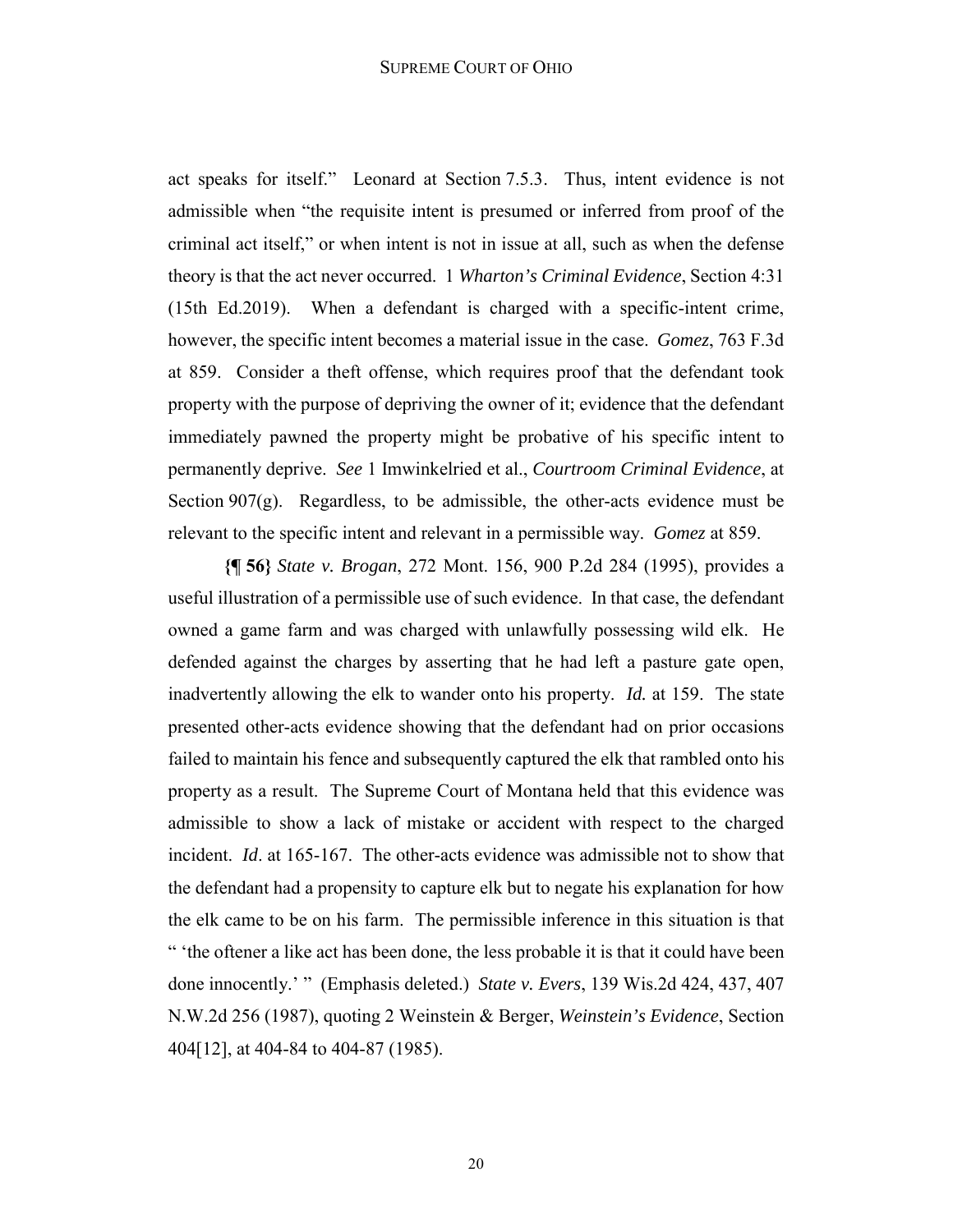**{¶ 57}** There is a thin line between the permissible use of other-acts evidence to show intent and the impermissible use to show propensity. Allowing other-acts evidence to prove the defendant's state of mind "flirt[s] dangerously with eviscerating the character evidence prohibition" altogether. Leonard at Section 7.4. Evidence that a husband shot three previous wives in "hunting accidents" does allow a jury to (permissibly) reason that it is unlikely that the fourth shooting was committed accidentally, but it also enables a jury to (impermissibly) reason that he likely killed his fourth wife because he is a killer.

**{¶ 58}** For this reason, courts should use caution when evaluating whether to admit other-acts evidence for the purpose of showing intent or absence of mistake. To determine whether other-acts evidence is genuinely probative of the intent of the accused to commit the charged crime, rather than merely the accused's propensity to commit similar crimes, the question is whether, "*under the circumstances*, *the detailed facts* of the charged and uncharged offenses strongly suggest that an innocent explanation is implausible." (Emphasis sic.) *Id.* at Section 7.5.2. Or to put it another way, the other-acts evidence "must be so related to the crime charged in time or circumstances that evidence of the other acts is significantly useful in showing the defendant's intent in connection with the crime charged." 1 *Wharton's Criminal Evidence* at Section 4:31.

**{¶ 59}** Here, the state's argument is that Hartman's abuse of his stepdaughter in the past establishes that he obtained access to E.W.'s room with the intent of raping her and negates Hartman's consent defense. In essence, the state's theory is that because Hartman had previously abused his stepdaughter, it is unlikely that he had consensual sex with E.W.

**{¶ 60}** The state correctly notes that because Hartman defended against the charges involving E.W. on the grounds that their encounter had been consensual, he placed his intent at issue. But even though Hartman's intent was a material issue,

21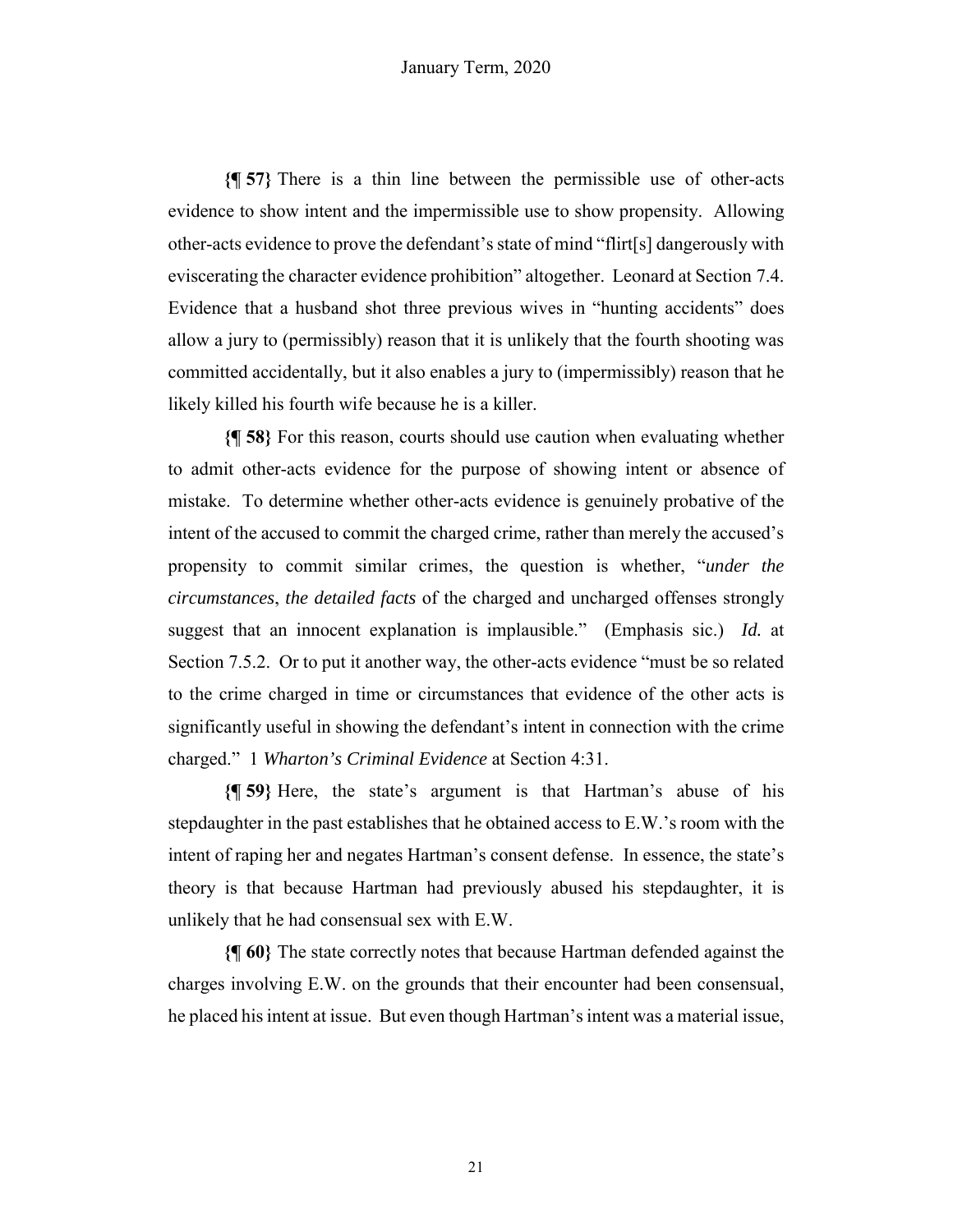it does not follow that B.T.'s testimony about Hartman's prior conduct was probative of his intent in this case.

**{¶ 61}** The state relies on our decision in *State v. Gardner*, 59 Ohio St.2d 14, 391 N.E.2d 337 (1979), in support of its contention that the other-acts evidence used here tended to prove intent. The crimes in that case involved a victim who claimed to have been abducted by two men and forced to perform oral sex upon one of them at gunpoint. *Id*. at 20. The defendant who was charged with rape defended by claiming that the sex was consensual. *Id*. To rebut the evidence of consent, the state presented evidence that the two defendants had engaged in remarkably similar conduct the night before. Two women testified that the previous evening, the defendants had forced them to engage in oral sex at gunpoint. The prior incident occurred at the same apartment where the abduction of the victim had taken place. *Id.* at 19-20. In addition, the victim testified that she was present and witnessed the events of the night before. *Id.* at 20. This court held that the evidence of the prior events was "so closely related in nature, time and place to the offense charged" as to be probative of intent. *Id.* at 21. We explained that for evidence of the prior night's acts to be probative of intent, it " 'must have [had] such a temporal, modal and situational relationship with the acts constituting the crime charged'" that it " 'disclose[d] purposeful action in the commission of the offense in question.' " *Id*. at 20, quoting *State v. Burson*, 38 Ohio St.2d 157, 159, 311 N.E.2d 526 (1974).

**{¶ 62}** There is no such relationship between the two incidents in this case. Evidence that Hartman, while in his own residence, had molested his 12-year-old stepdaughter by touching her chest and vagina and placing her hand on his penis does not support an inference that Hartman entered E.W.'s hotel room with the intent to rape her while she was intoxicated. E.W. and B.T. are not in the same class of victims: one is an adult acquaintance, the other was a child relative. The acts Hartman allegedly forced E.W. to perform bear no similarities to the acts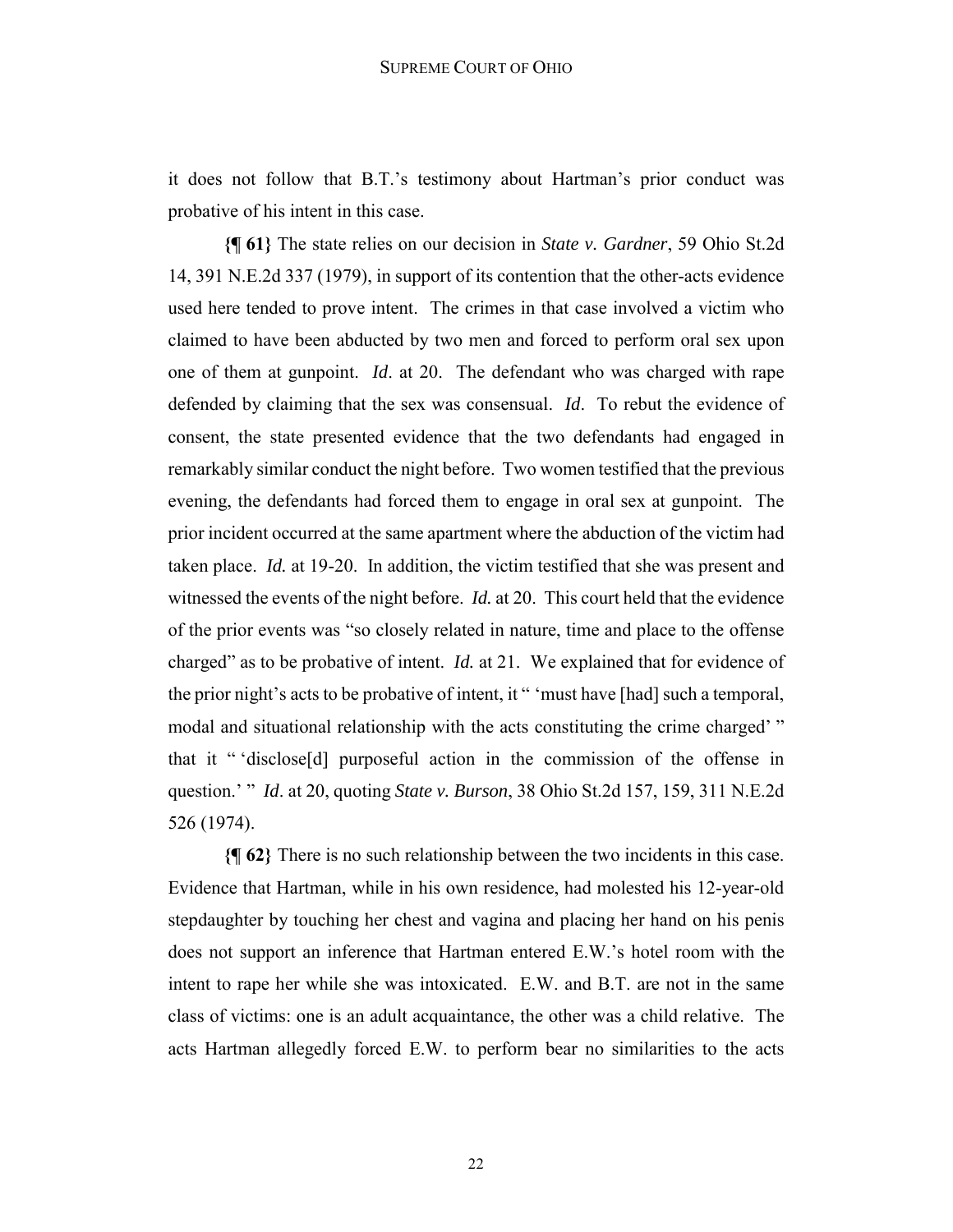involving B.T. other than being sexual in nature. Without more, the fact that all the acts occurred at night in the victims' sleeping quarters does not provide the degree of similarity necessary to infer intent. The child-molestation evidence presented in this case simply was not probative of Hartman's intent with respect to the hotelrape allegations.

**{¶ 63}** Moreover, it is not enough to say that the ultimate purpose for which other-acts evidence is offered is a permissible one; rather, we must ensure that any intermediate inferences are also free of impermissible character purposes. *Gomez*, 763 F.3d at 855. Hartman's having entered the bedroom of his 12-year-old stepdaughter to molest her does not directly support an inference that Hartman entered E.W.'s hotel room with the intent to rape her. Rather, there is an intermediate inference—that, as the state puts it, Hartman preys on sleeping or impaired women and girls. That is precisely the propensity inference that Evid.R. 404(B) forbids.

**{¶ 64}** We therefore conclude that the evidence of Hartman's other acts constituted improper propensity evidence, and the trial court erred in admitting it. And because we have determined that the other-acts evidence was inadmissible, we need not reach the question whether the trial court abused its discretion in otherwise permitting the evidence pursuant to Evid.R. 403.

# **IV. The Court's Instructions to the Jury Did Not Cure the Prejudicial Effect of the Other-Acts Evidence**

**{¶ 65}** The state also argues that any risk of unfair prejudice was mitigated by the cautionary instructions provided by the court. It notes that on three occasions—before and after B.T.'s testimony and in the final instructions—the court reminded the jury of the limited purpose for which the evidence was admitted.

**{¶ 66}** In determining whether to admit other-acts evidence, a court should consider the extent to which a limiting instruction to the jury might reduce the risk of unfair prejudice. Such an instruction does not automatically cure all prejudice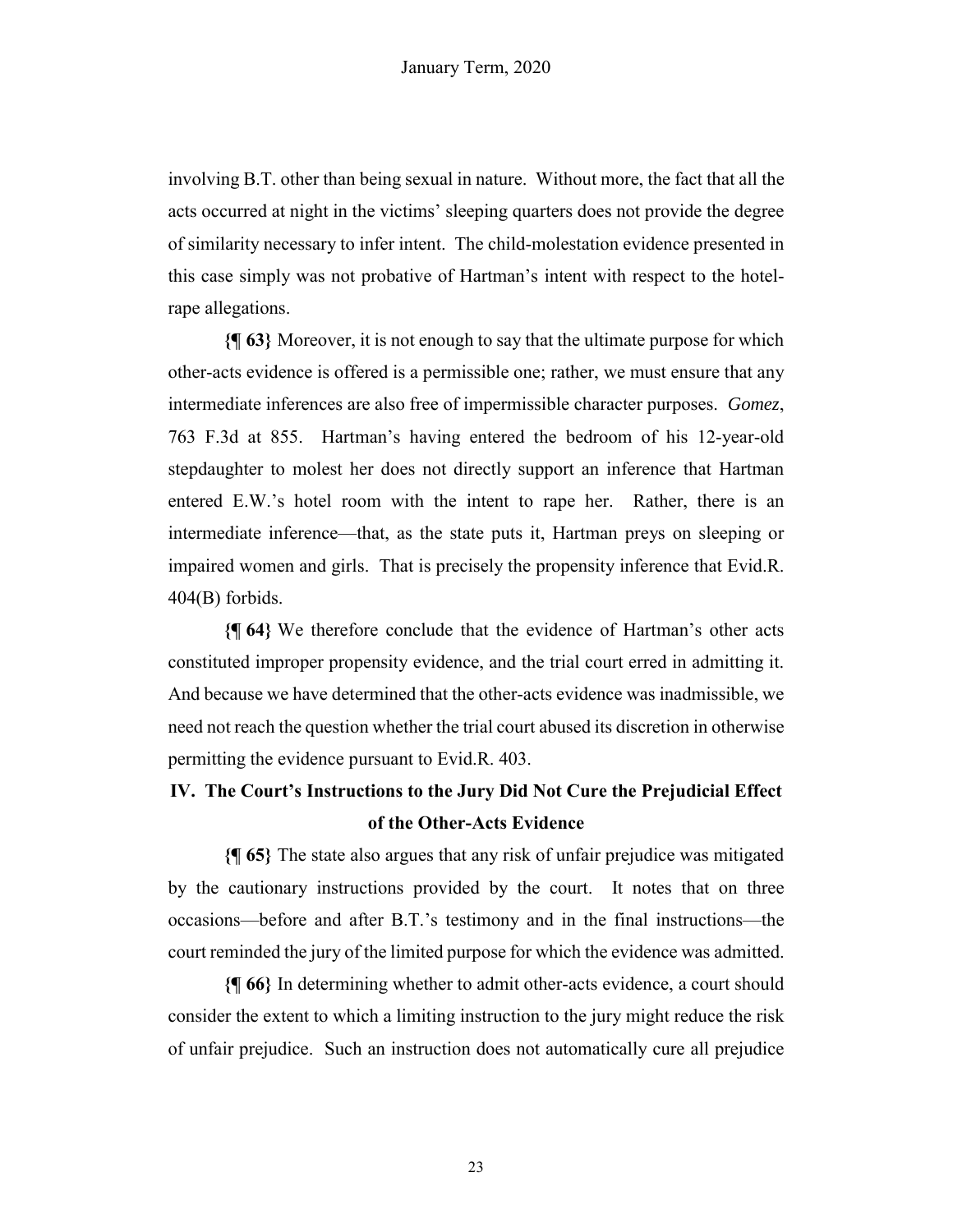concerns. Rather, the trial court must decide whether the prejudicial effect of the other-acts testimony is such that it can be sufficiently mitigated by a well-tailored limiting instruction or, to the contrary, whether the effect of the testimony is so prejudicial that no instruction can temper its sway. If the latter is the case, the evidence must be excluded. Evid.R. 403(A).

**{¶ 67}** The court must give a limiting instruction upon request. Evid.R. 105. But that does not mean the court should sua sponte issue such an instruction any time other-acts evidence is used. Depending on the nature of the other-acts evidence and the context in which it is used, defense counsel may as a matter of strategy wish to avoid highlighting the evidence for the jury. *State v. Schaim*, 65 Ohio St.3d 51, 61, 600 N.E.2d 661 (1992), fn. 9 ("the decision not to request a limiting instruction is sometimes a tactical one, and we do not wish to impose a duty on the trial courts to read this instruction when it is not requested").

**{¶ 68}** Here, after choosing to admit the other-acts evidence, the court instructed the jury that the evidence could be used only for "deciding whether it proves these limited things: A, the absence of mistake or accident; or B, the defendant's motive, opportunity, intent; or C, purpose, preparation or plan to commit the offense charged in this trial, or knowledge of circumstances surrounding the offense charged in this trial; or D, the identity of the person who committed the offense in this trial." The court later gave this instruction two more times.

**{¶ 69}** Unfortunately, an instruction of this type is of only limited value to the jury. As this case illustrates, the analytical distinctions between the different types of evidence that may be admitted under Evid.R. 404(B) can be difficult. Courts struggle with these concepts; it is not realistic to simply list all the permissible uses and expect jurors to go through each one and determine the use for which the evidence is properly considered. To tell a jury that a certain piece of evidence may be considered as evidence of "proof of motive, opportunity, intent,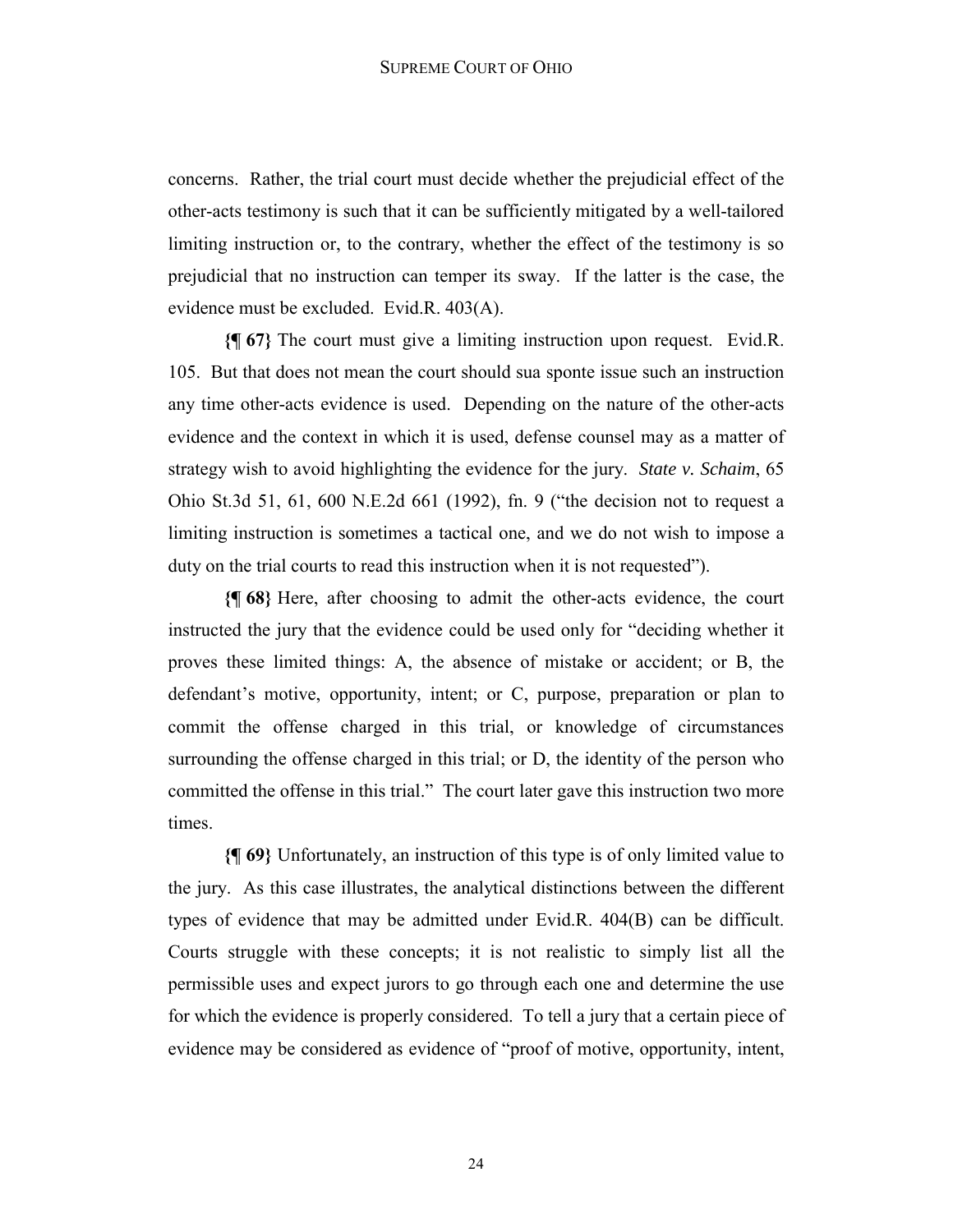preparation, plan, knowledge, identity, or absence of mistake or accident," Evid.R. 404(B), imparts nothing meaningful and is akin to telling the jurors that the evidence may be considered for any purpose.

**{¶ 70}** Thus, when a court issues a limiting instruction with respect to otheracts evidence, the instruction should be tailored to the facts of the case. The boilerplate language contained in the *Ohio Jury Instructions* addressing other-acts evidence is merely a template. *Ohio Jury Instructions*, CR Section 401.25 (2008). Going forward, courts should explain, in plain language, the purposes for which the other acts may and may not be considered. Rather than recounting to the jury every purpose listed in Evid.R. 404(B), our pattern jury instructions direct trial courts to state the specific purpose for which the other-acts evidence is being admitted in that case. *See Ohio Jury Instructions*, CR Section 401.25. It is important that judges do so.

**{¶ 71}** In addition, jury instructions should be tailored to better enable jurors to understand the prohibition on the use of other-acts evidence to make inferences about the defendant's disposition to commit criminal acts. "Lay people are capable of understanding the foundational principle in our system of justice that 'we try cases, rather than persons.' " *Gomez*, 763 F.3d at 861, quoting *People v. Allen*, 429 Mich. 558, 566, 420 N.W.2d 499 (1988). Rather than simply telling jurors that they may not consider certain evidence "to prove the character of the defendant in order to show that he acted in conformity with that character," *Ohio Jury Instructions*, CR Section 401.25, the court may explain that the reason for this rule is that "it does not follow from the defendant's past acts that he committed the particular crime charged in this case," *Gomez* at 861. And jurors would be well served by guidance connecting the limiting instruction to the state's burden of proof: the government has the burden of proving each element of *this particular crime* beyond a reasonable doubt, and its burden is not satisfied by an inference that